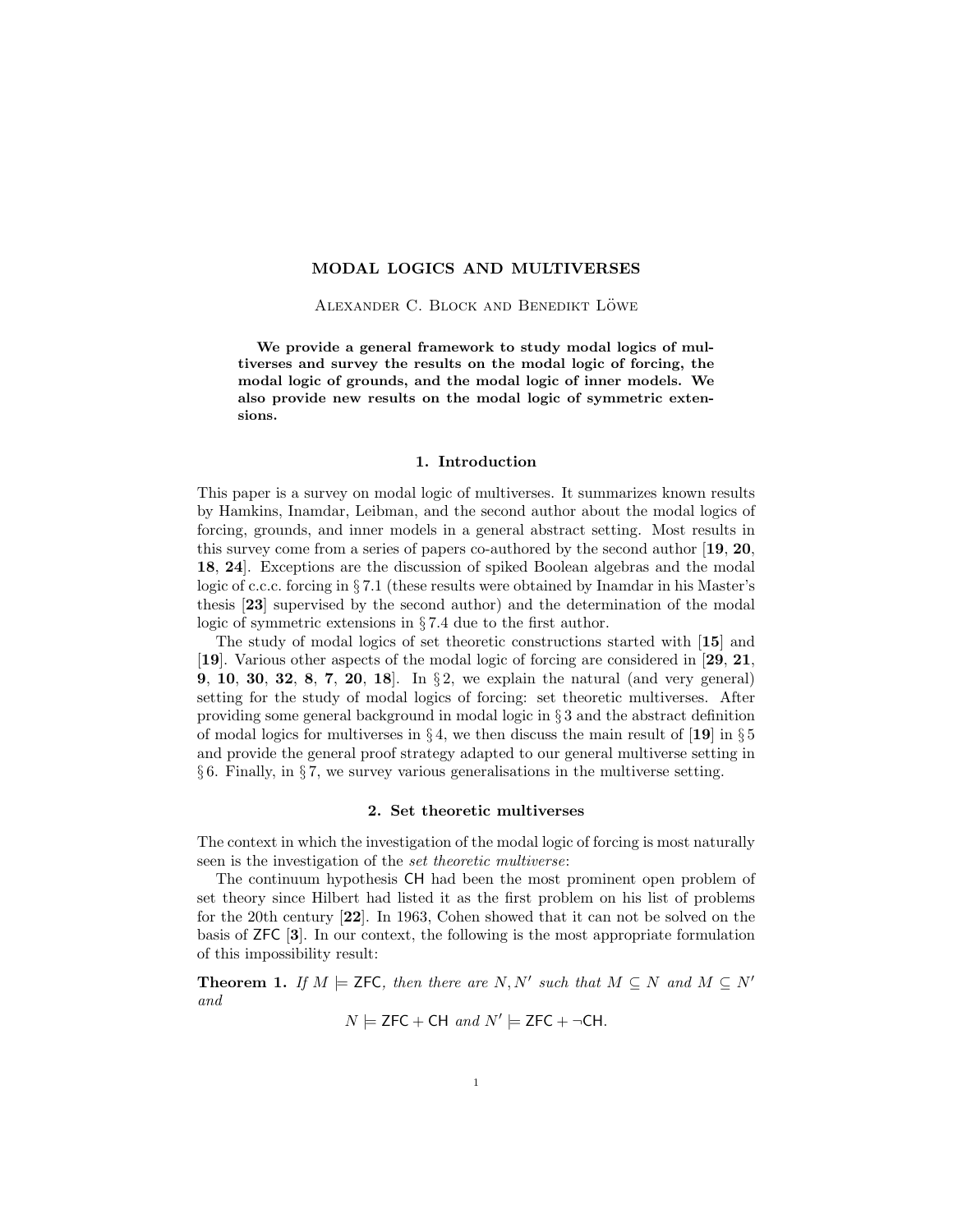The philosophy of mathematics literature abounds with discussions about what Cohen's result means: $\frac{1}{1}$  Does it mean that the question of the continuum hypothesis is an unsolvable problem? Does it mean that ZFC is a deficient axiom system and we need to search for new axioms?

Recently, a new view, called the *multiverse view*, was proposed by Hamkins [17]: on the multiverse view, Cohen's result is not a problem, but rather (part of) the answer. Set theorists gain understanding about the truth values of statements in set theory by understanding their behaviour in the multiverse of models of set theory. The fact that CH can be made true or false in an extension of every model of set theory is one important component of understanding the meaning of CH: it contrasts CH with other statements, e.g., statements that are true in all models of set theory, statements that are false in all models of set theory, and statements that can be false, but once they are true, they remain true in forcing extensions:<sup>2</sup>

The multiverse view [...] holds that there are diverse distinct concepts of set, each instantiated in a corresponding set-theoretic universe, which exhibit diverse set-theoretic truths. Each such universe exists independently in the same Platonic sense that proponents of the universe view regard their universe to exist. [...] In particular, I shall argue [...] that the question of the continuum hypothesis is settled on the multiverse view by our extensive, detailed knowledge of how it behaves in the multiverse. [17, p. 416-417]

Studying the multiverse as a mathematical entity is not restricted to researchers who subscribe to the philosophical position of the multiverse view. In his own work on CH, Woodin (who is not an adherent of the multiverse view) has studied a particular substructure of the multiverse, the generic multiverse, which is also the main playing field for the study of modal logics of forcing. In general, multiverses are collections of models of set theory, linked by relations that reflect that one model was constructed from another. In full generality, the multiverse should contain all models of set theory: this makes it meta-mathematically difficult to describe since it will become a higher-order object.<sup>3</sup> In contrast with these very general and foundational multiverse concepts, we'll be looking at fragments of the multiverse generated by a fixed collection of construction methods. These fragments will live in second order set theory:

Suppose that we have a meta-universe  $V$  of set theory in which we interpret all statements of our meta-language, like, e.g., "ZFC  $\vdash \varphi$ ". We shall assume that our meta-universe is rich enough to have (countable) set models of set theory, which will become our main objects of study.<sup>4</sup> Of course, this means that we must work

<sup>&</sup>lt;sup>1</sup>The literature on the philosophical implication of independence results is vast and we shall not be able to do it justice by giving references.

<sup>&</sup>lt;sup>2</sup>These latter statements will be called *buttons* later whereas CH will be called a *switch*; cf. Definition 11.

 ${}^{3}$ However, cf.  $[12]$ .

<sup>&</sup>lt;sup>4</sup>Note that we use the slightly ambiguous phrase "models of set theory" rather than "models" of ZFC" since we want to consider models of ZF in § 7.4 and because the setting is general enough to consider other base set theories BST as well. For most of this paper, the phrase "M is a model of set theory" can be considered as synonymous to " $M \models$  **ZFC"**.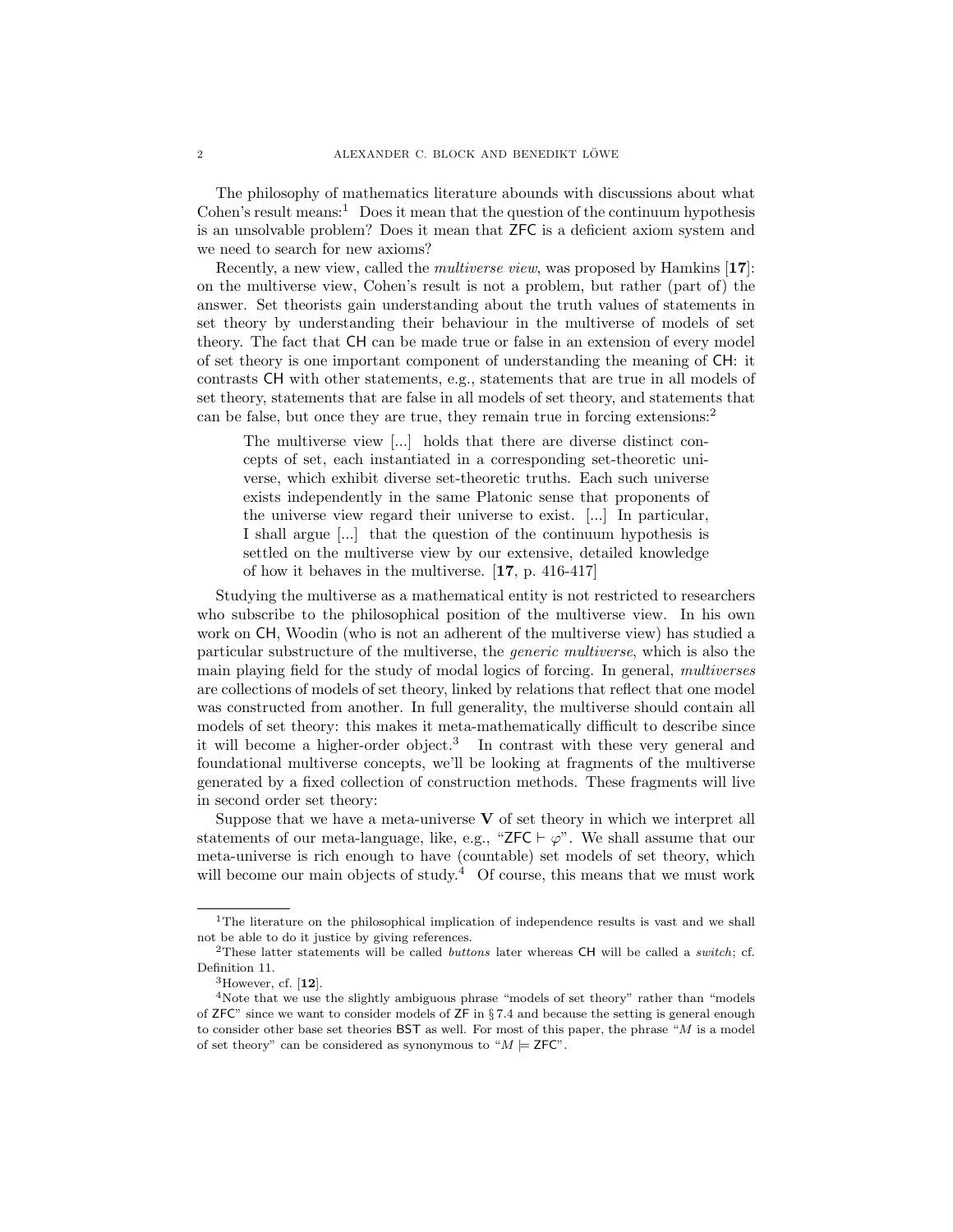in a relatively strong meta-theory (e.g., ZFC+"ZFC is consistent"), but we shall not be worried by this.

A model construction in our meta-universe  $V$  is a class function  $C$  that gets pairs  $(M, p)$  as input where  $M \in V$  is a model of set theory and  $p \in V$  is a parameter. Only for some choice of  $(M, p)$  will  $\mathbf{C}(M, p)$  be an appropriate object. We shall call those pairs  $C$ -good. In particular, we shall assume that if  $(M, p)$  is **C**-good, then  $C(M, p)$  is a model of set theory. We may add further restrictions, though. If  $V \in V$  is a model of set theory, we can define the C-multiverse of V by closing under the operation  $M \mapsto \mathbf{C}(M, p)$  (of course, this recursion happens in the meta-universe V):

$$
\begin{aligned}\n\text{Mult}_{0}^{\mathbf{C}}(V) &:= \{V\}, \\
\text{Mult}_{n+1}^{\mathbf{C}}(V) &:= \text{Mult}_{n}^{\mathbf{C}}(V) \cup \{ \mathbf{C}(M, p) \, ; \, M \in \text{Mult}_{n}^{\mathbf{C}}(V), p \in \mathbf{V} \text{ and } \\
&\quad (M, p) \text{ is } \mathbf{C}\text{-good} \}, \text{ and } \\
\text{Mult}^{\mathbf{C}}(V) &:= \bigcup_{n \in \mathbb{N}} \text{Mult}_{n}^{\mathbf{C}}(V)\n\end{aligned}
$$

The C-multiverse comes with a natural accessibility relation generated by C where we say that a model M C-accesses another model N (in symbols,  $M \leq_{\mathbf{C}} N$ ) if there is a p such that  $(M, p)$  is **C**-good and  $N = \mathbf{C}(M, p)$ . Depending on **C**, it could be that this relation is not transitive. In that case, we could also consider the transitive closure of  $\leq_{\mathbf{C}}$  as an accessibility relation.

A natural generalization of this is a multiverse produced by more than one construction method. We shall not deal with these multiverses in this paper, but give the appropriate definitions as a reference. Suppose that  $\mathcal C$  is a collection of construction methods  $\mathbf{C} : (M, p) \mapsto \mathbf{C}(M, p)$  as before. Then

$$
\begin{aligned}\n\text{Mult}_{0}^{\mathcal{C}}(V) &:= \{V\}, \\
\text{Mult}_{n+1}^{\mathcal{C}}(V) &:= \text{Mult}_{n}^{\mathcal{C}}(V) \cup \{ \mathbf{C}(M, p) \, ; \, \mathbf{C} \in \mathcal{C}, \, M \in \text{Mult}_{n}^{\mathcal{C}}(V), p \in \mathbf{V}, \, \text{and} \\
&\quad (M, p) \text{ is } \mathbf{C}\text{-good} \}, \, \text{and} \\
\text{Mult}^{\mathcal{C}}(V) &:= \bigcup_{n \in \mathbb{N}} \text{Mult}_{n}^{\mathcal{C}}(V)\n\end{aligned}
$$

Such a multiverse has several accessibility relations: for each  $C \in \mathcal{C}$ , we would have the notion  $\leq_C$  of C-accessibility as defined above. In addition to these paths corresponding to a single construction method, we can consider mixed paths: if  $\mathcal{C}^* \subseteq \mathcal{C}$  is nonempty, we say that a model M  $\mathcal{C}^*$ -accesses another model N (in symbols,  $M \leq_{\mathcal{C}^*} N$  if there is a finite sequence  $(M_i; i \leq n)$  with  $M_0 = M$ ,  $M_n = N$ , and for each  $i < n$  there is some  $C \in \mathcal{C}^*$  such that  $M_{i+1} = C(M_i, p)$  for some p such that  $(M_i, p)$  is **C**-good.<sup>5</sup> These accessibility relations can be studied either individually or with a focus on their interactions (the results in  $\S 7.2$ , in particular, Theorem 14, can be seen as an example of a bimodal setting with two modalities).

<sup>&</sup>lt;sup>5</sup>Note that if  $C^* = \{C\}$ , then  $\leq_{C^*}$  is the transitive closure of  $\leq_{C^*}$ .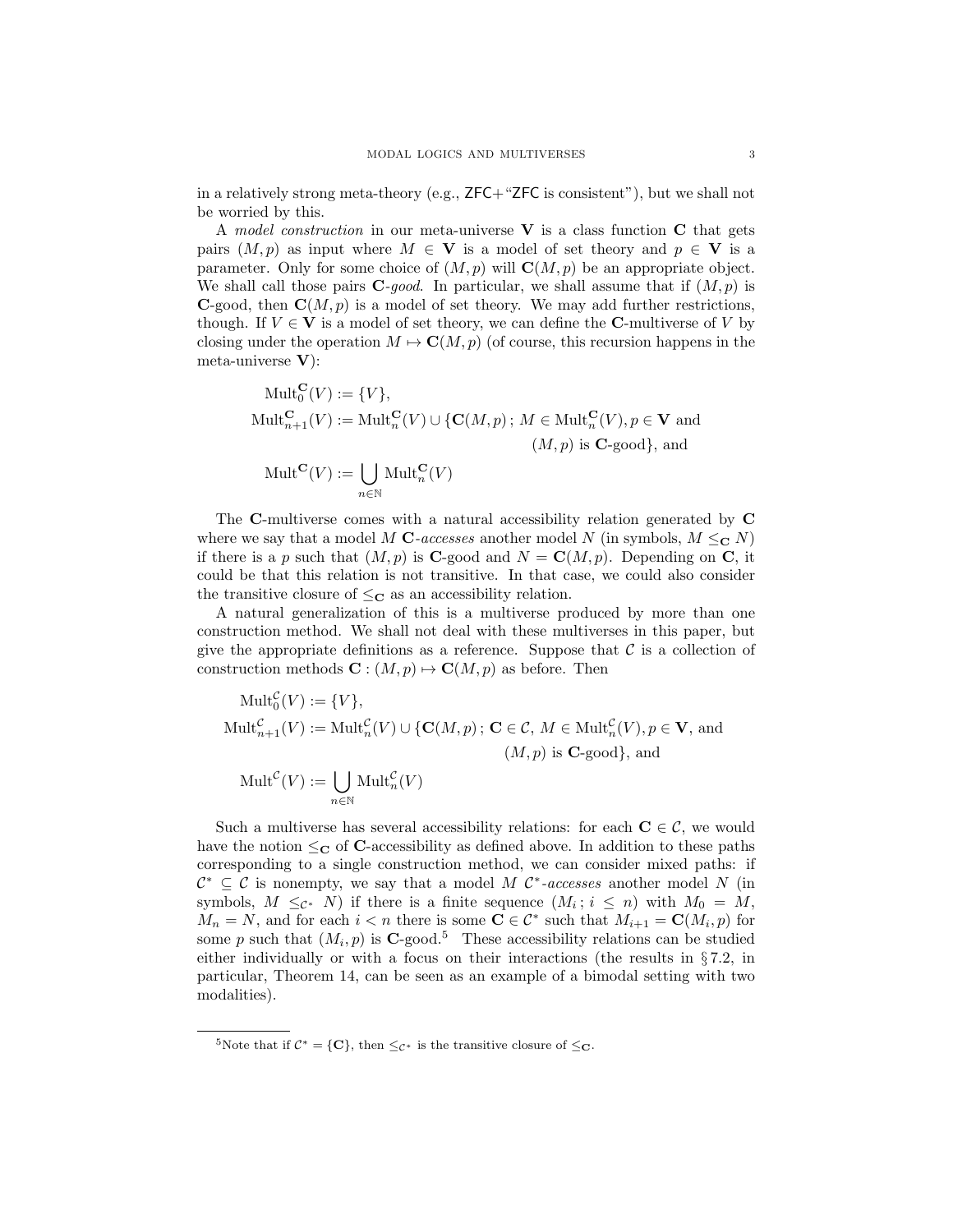### 3. Modal logic and its applications

The propositional language of modal logic consists of  $\land$ ,  $\lor$ ,  $\neg$ ,  $\bot$ ,  $\Box$  and  $\diamond$  and propositional variables from a set Prop. Typically we read  $\square \varphi$  as "it is necessary that  $\varphi$ " and  $\diamond \varphi$  as "it is possible that  $\varphi$ ". The following semantics for modal logic is called Kripke semantics and was introduced by Kripke in [26]:

We call any directed graph  $(K, E)$  a Kripke frame; if  $v : \text{Prop} \to \varphi(K)$  is a function (called a *valuation function*), we shall call  $(K, E, v)$  a Kripke model. For any Kripke model  $(K, E, v)$  and  $x \in K$ , we define a satisfaction relation for modal formulas recursively as follows:

$$
(K, E, v, x) \models p \iff x \in v(p),
$$
  
\n
$$
(K, E, v, x) \models \varphi \land \psi \iff (K, E, v, x) \models \varphi \text{ and } (K, E, v, x) \models \psi,
$$
  
\n
$$
(K, E, v, x) \models \varphi \lor \psi \iff (K, E, v, x) \models \varphi \text{ or } (K, E, v, x) \models \psi,
$$
  
\n
$$
(K, E, v, x) \models \neg \varphi \iff (K, E, v, x) \not\models \varphi,
$$
  
\n
$$
(K, E, v, x) \models \Box \varphi \iff \text{for all } y \text{ such that } xEy,
$$
  
\nwe have that 
$$
(K, E, v, y) \models \varphi,
$$
  
\n
$$
(K, E, v, x) \models \Diamond \varphi \iff \text{there is a } y \text{ such that } xEy
$$
  
\nand 
$$
(K, E, v, y) \models \varphi.
$$

If  $\varphi$  is a modal formula, we say that it is *valid* in  $(K, E, v)$  if  $(K, E, v, x) \models \varphi$ for every  $x \in K$ . We say that it is valid in  $(K, E)$  if it is valid in every Kripke model on  $(K, E)$ . If K is a class of Kripke frames, we write  $ML(K)$  for the set of modal formulas valid in all frames  $(K, E) \in \mathcal{K}$ . Clearly, if  $\mathcal{K} \subseteq \mathcal{K}'$ , then  $ML(\mathcal{K}') \subseteq$  $ML(K)$ .

A set Λ of modal formulas is called a modal logic if it contains all propositional tautologies, is closed under modus ponens (i.e., if  $\varphi \in \Lambda$  and  $\varphi \to \psi \in \Lambda$ , then  $\psi \in \Lambda$ ), uniform substitution (of propositional variables in a formula by arbitrary formulas) and necessitation (if  $\varphi \in \Lambda$ , then  $\Box \varphi \in \Lambda$ ). It is called *normal* if it contains all instances of the scheme

$$
\Box(\varphi \to \psi) \to (\Box \varphi \to \Box \psi).
$$

It satisfies duality if it contains all instances of the scheme

$$
\Diamond \varphi \leftrightarrow \neg \Box \neg \varphi.
$$

If is easy to see that for any class K of Kripke frames, the set  $ML(K)$  is a normal modal logic satisfying duality.

**Theorem 2** (Kripke; [26]). We let **K** be the smallest normal modal logic satisfying duality and K be the class of all Kripke frames. Then  $ML(K) = K$ .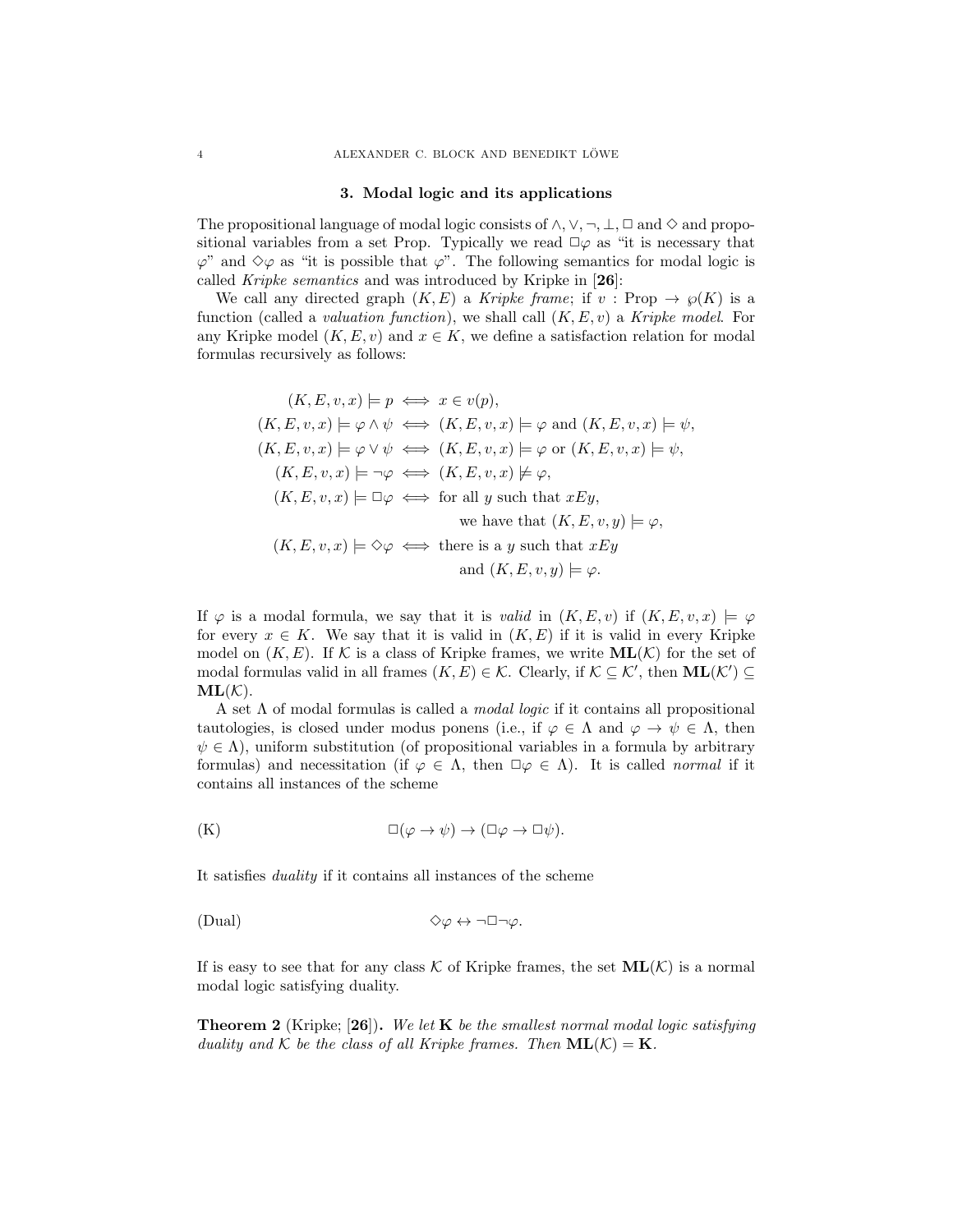The following modal formulas are not theorems of  $K$ , as can be easily seen using Theorem 2 by providing a Kripke model that invalidates them:

$$
(T) \t\Box \varphi \to \varphi
$$

$$
(4) \t\Box\varphi \to \Box\Box\varphi
$$

$$
\Diamond \Box \varphi \to \Box \Diamond \varphi
$$

$$
\Diamond \Box \varphi \to \varphi
$$

The modal logic  $\mathbf T$  is the minimal normal modal logic satisfying duality and including all instances of (T). Similarly, S4 is the minimal normal modal logic satisfying duality, extending  $T$  and including all instances of (4),  $S4.2$  is the minimal normal modal logic satisfying duality, extending S4 and including all instances of (.2), and S5 is the minimal normal modal logic satisfying duality, extending S4.2 and including all instances of (5).

The fundamental idea of Kripke semantics is that properties of the relation  $E$  of a Kripke frame  $(K, E)$  directly correspond to the validity of modal formulas. This idea is due to Kripke [26] and was the beginning of a rich literature of completeness theorems for modal logics using the technique of canonical models (cf.  $[2, \{4.2\}]$ ). Let us give a number of examples  $[2,$  Theorems 4.23, 4.28 & 4.29]:

**Theorem 3.** Let  $\mathcal{K}_r$  be the class of all Kripke frames  $(K, E)$  with a reflexive relation E,  $K_{rt}$  be the class of all Kripke frames  $(K, E)$  with a reflexive and transitive relation E (also called partial pre-orders),  $\mathcal{K}_{\text{rtd}}$  be the class of all Kripke frames  $(K, E)$  with a reflexive, transitive and directed relation E, and  $K_{\text{rts}}$  be the class of all Kripke frames  $(K, E)$  with a reflexive, transitive and symmetric relation E (also called equivalence relations). Then

(1) 
$$
\mathbf{T} = \mathbf{ML}(\mathcal{K}_r)
$$
,  
(2)  $\mathbf{S4} = \mathbf{ML}(\mathcal{K}_{rt})$ ,  
(3)  $\mathbf{S4.2} = \mathbf{ML}(\mathcal{K}_{rtd})$ , and  
(4)  $\mathbf{S5} = \mathbf{ML}(\mathcal{K}_{rts})$ .

It is important to note that Theorem 3 does not mean that every Kripke model of a theory has to have the relational properties of the corresponding frame class: e.g., there can be models  $(K, E, v) \models \mathbf{S4}$  where the relation E is not transitive. This is important in our context, since we shall interpret the multiverses of  $\S 2$  not simply as Kripke frames, but as Kripke frames with a restriction on the valuations on them we want to consider.<sup>6</sup>

A second crucial property of Kripke semantics is that for many examples of modal logics (in particular, the modal logics  $K, T, S4, S4.2$ , and  $S5$  defined above), the class of finite frames with the appropriate property is enough to define the modal logic. Theorems like this are usually proved with the technique of *filtration* (cf. [13, pp. 267-268] or [2, pp. 77–82]). All of the modal logics listed in Theorem 3 have the finite model property and the finite frame property:<sup>7</sup>

 $6$ Structures like this are known as *general frames*, cf. [2,  $\S 1.4$ ].

<sup>&</sup>lt;sup>7</sup>Cf. [2, Definitions 2.27 & 3.23], respectively. For normal modal logics, the finite model property and the finite frame property are equivalent [2, Theorem 3.28].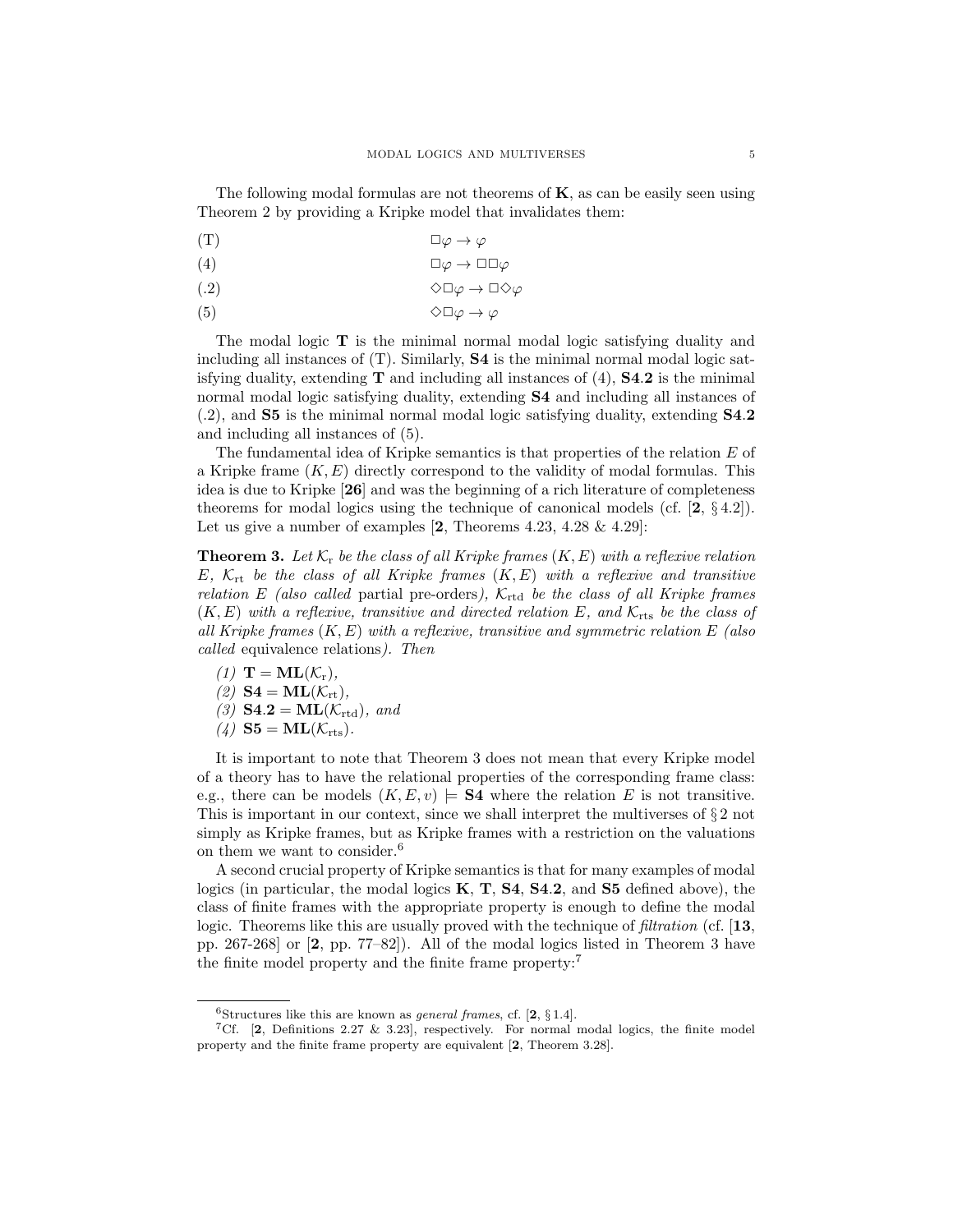**Theorem 4.** Let  $\mathcal{K}_{\text{r}}^{\text{fin}}$  be the class of all finite Kripke frames  $(K, E)$  with a reflexive relation E,  $K_{\text{rt}}^{\text{fin}}$  be the class of all finite Kripke frames  $(K, E)$  with a reflexive and transitive relation E,  $K_{\text{rtd}}^{\text{fin}}$  be the class of all finite Kripke frames  $(K, E)$  with a reflexive, transitive and directed relation  $E$ , and  $\mathcal{K}^\mathrm{fin}_\mathrm{rts}$  be the class of all finite Kripke frames  $(K, E)$  with a reflexive, transitive and symmetric relation  $E$ . Then

(1)  $\mathbf{T} = \mathbf{ML}(\mathcal{K}_{\mathrm{r}_{\mathrm{u}}}^{\mathrm{fin}}),$ (2)  $S4 = ML(K^{\text{fin}}_{\text{rt}}),$ (3)  $S4.2 = ML(K_{\text{rtd}}^{\text{fin}}),$  and (4)  $S5 = ML(K_{rts}^{fin})$ .

### 4. Modal Logics of Multiverses

As in  $\S 2$ , we fix a meta-universe **V** and a construction method **C**. For every model of set theory V, we can consider  $(Mult^{\mathbf{C}}(V), \leq_{\mathbf{C}})$  as a Kripke frame. In our set theoretic context, we are not interested in the purely algebraic properties of this frame, but want to restrict our attention to valuations that connect with the set theoretic properties of the multiverse under investigation. A valuation function  $v : \text{Prop} \to \mathcal{O}(\text{Mult}^{\mathbf{C}}(V))$  is called *set theoretic* if there is an assignment  $p \mapsto \sigma_p$ assigning a sentence in the language of set theory to any propositional variable in such a way that  $v(p) = \{N \in \text{Mult}^{\mathbf{C}}(V) \, ; \, N \models \sigma_p\}.$  We call a Kripke model (Mult<sup>C</sup>(V),  $\leq$ , v) set theoretic if v is a set theoretic valuation function. We can now define the modal logic of the multiverse Mult $\mathbf{C}(V)$  by

## $MLC_V :=$

 $\{\varphi; \varphi \text{ is satisfied at } V \text{ in all set theoretic Kripke models on } (\text{Mult}^{\mathbf{C}}(V), \leq_{\mathbf{C}})\}.$ 

The following is a syntactic reformulation of the same concept (these definitions are due to Inamdar and the second author  $[24]$ : Call a function H a translation if it assigns to each  $p \in \text{Prop}$  a sentence  $H(p)$  of the language of set theory. Then for each model of set theory  $V$  and every translation  $H$ , we define by recursion in the meta-universe V:

$$
V \models_{\mathbf{C}}^{H} p : \iff V \models H(p),
$$
  
\n
$$
V \models_{\mathbf{C}}^{H} \varphi \land \psi : \iff V \models_{\mathbf{C}}^{H} \varphi \text{ and } M \models_{\mathbf{C}}^{H} \psi,
$$
  
\n
$$
V \models_{\mathbf{C}}^{H} \varphi \lor \psi : \iff V \models_{\mathbf{C}}^{H} \varphi \text{ or } M \models_{\mathbf{C}}^{H} \psi,
$$
  
\n
$$
V \models_{\mathbf{C}}^{H} \neg \varphi : \iff \text{not } V \models_{\mathbf{C}}^{H} \varphi, \text{ and}
$$
  
\n
$$
V \models_{\mathbf{C}}^{H} \Box \varphi : \iff \forall W (V \leq_{\mathbf{C}} W \to W \models_{\mathbf{C}}^{H} \varphi).
$$

**Proposition 5.** Let  $V \in V$  be a model of set theory and  $\varphi$  be a formula in the language of modal propositional logic. Then the following are equivalent:

- (1) The formula  $\varphi$  is satisfied at V in every set theoretic Kripke model  $(Mult^{\mathbf{C}}(V), \leq_{\mathbf{C}} v)$ , and
- (2) for every translation H, we have  $V \models_{\mathbf{C}}^H \varphi$ .

*Proof.* This is proved by induction on the complexity of the formula  $\varphi$ .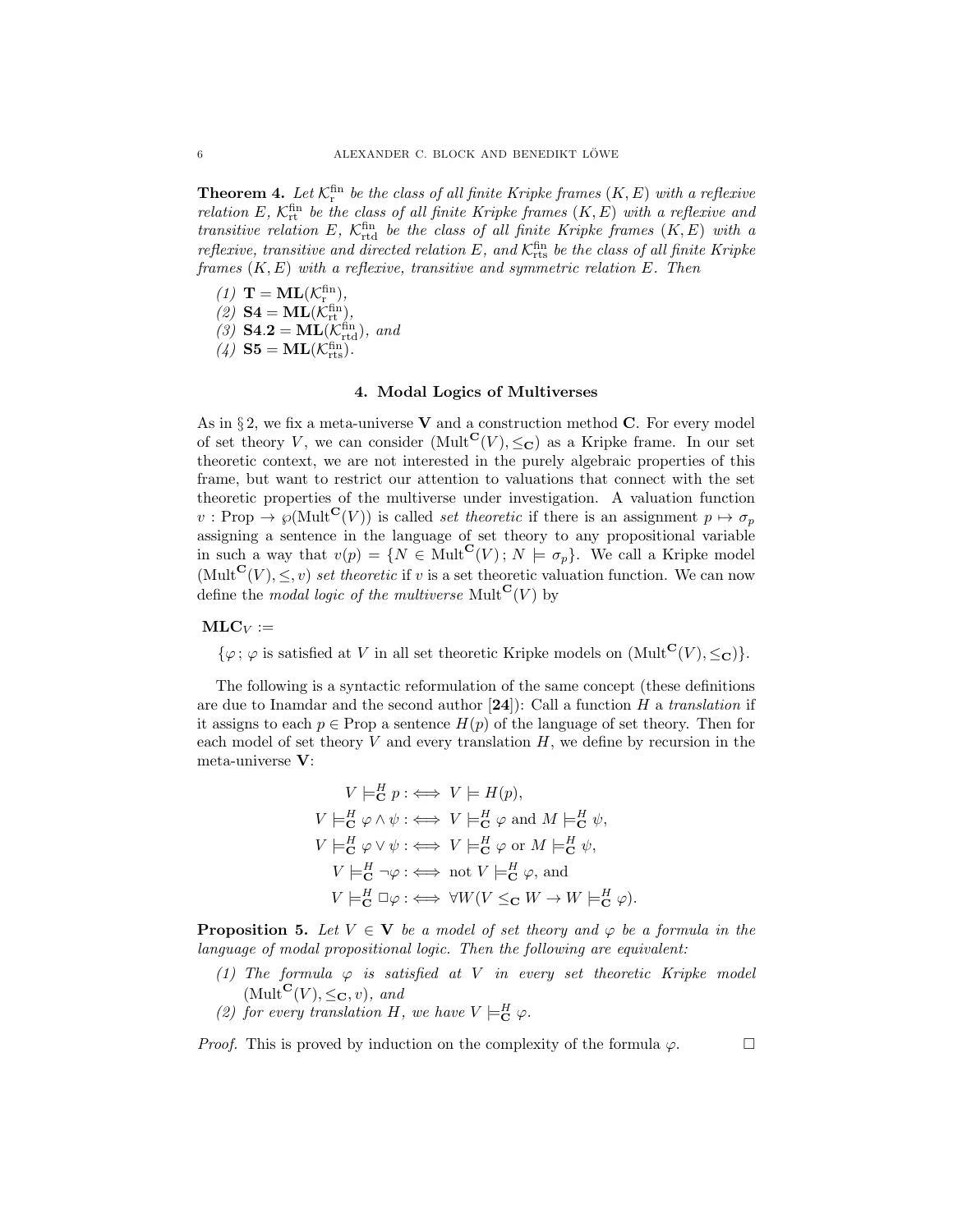We can now define the modal logic of the construction method  $C$  by

$$
MLC := \bigcap \{MLC_V; V \models \textsf{BST is a countable model} \}
$$

where BST is our basic set theory (i.e., ZFC in almost all cases; cf. Footnote 4).

## 5. The Modal Logic of Forcing

We now phrase the modal logic of forcing, as investigated by Hamkins and the second author in [19] in terms of our general framework. In this section, our base theory is ZFC. As before, we fix a meta-universe  $V$  and let  $F$  be the operation that assigns to a pair  $(M, G)$  the generic extension  $\mathbf{F}(M, G) := M[G]$  if there is some forcing partial order  $\mathbb{P} \in M$  such that G is  $\mathbb{P}$ -generic over M. Then for every model  $V \in \mathbf{V}$ , we consider the Kripke frame  $(\text{Mult}^{\mathbf{F}}(V), \leq_{\mathbf{F}}).$ 

5.1. Some words of caution about multiverses as structures. Since we are emphasizing the second order set theory aspect of multiverses in this paper, it is interesting to have a closer look at these forcing multiverses  $Mult^{\mathbf{F}}(V)$  that are concrete structures from the point of view of the meta-universe  $V$ . The first observation is that they may trivialize: suppose that the meta-universe is a model of  $V=L+\kappa$  is an inaccessible cardinal". Let  $V:=L_{\kappa}$ . Suppose  $\gamma$  is the statement "there is a Cohen real over L", then this statement is false everywhere in the multiverse Mult<sup>F</sup>(V). This means that the structure Mult<sup>F</sup>(V) does not capture the intuition of what is possible to achieve by forcing very well at all; in fact, in the case of the forcing multiverse, we should restrict ourselves to countable models V in order to have that  $Mult^{\mathbf{F}}(V)$  is a structure that represents the "worlds made possible by forcing" (since in this case, generics for all forcing partial orders in V exist in  $V$  by [27, Lemma VII.2.3]).

But even if V is countable, we have to be careful with our structure Mult<sup>F</sup> $(V)$ : if P and Q are forcing partial orders in some  $W \in Mult^{\mathbf{F}}(V)$  and G and H are P-generic and Q-generic over W, respectively, we cannot assume that  $G \times H$  would be  $\mathbb{P} \times \mathbb{Q}$ -generic. In fact,  $G \times H$  is  $\mathbb{P} \times \mathbb{Q}$ -generic if and only if G and H are mutually generic, i.e., G is P-generic over  $W[H]$  and H is Q-generic over  $W[G]$  [27, VIII.1.4. But by a simple argument due to Woodin, if V is countable and  $x \in \omega^{\omega}$ witnesses the countability of V, then there are two Cohen reals  $c_1$  and  $c_2$  over V such that any model of set theory containing both  $c_1$  and  $c_2$  will also contain x (we call the generic extensions  $V[c_1]$  and  $V[c_2]$  non-amalgamable). Consequently, there can be no forcing extension of  $V$  that contains both  $c_1$  and  $c_2$ . This means that the preorder  $(Mult^{\mathbf{F}}(V), \leq_{\mathbf{F}})$  is not directed. Since we are restricting our attention to set theoretic valuations, this does not preclude the scheme (.2) from being valid in the modal logic of forcing: suppose that  $\mathbb P$  forces some statement  $\sigma$ to be necessarily true and  $\mathbb Q$  forces some other statement  $\tau$  to be necessarily true, then there are pairs of mutual generics and  $\mathbb{P} \times \mathbb{Q}$  forces  $\sigma \wedge \tau$  to be necessarily true, even if for some choices of generics G and H, the extensions  $V[G]$  and  $V[H]$ may be non-amalgamable in the above sense.

As a third example, let us consider a countable non-wellfounded V of set theory. For countable transitive models of set theory, we define the generic extension as the Mostowski collapse of the quotient structure on the set of names, so generic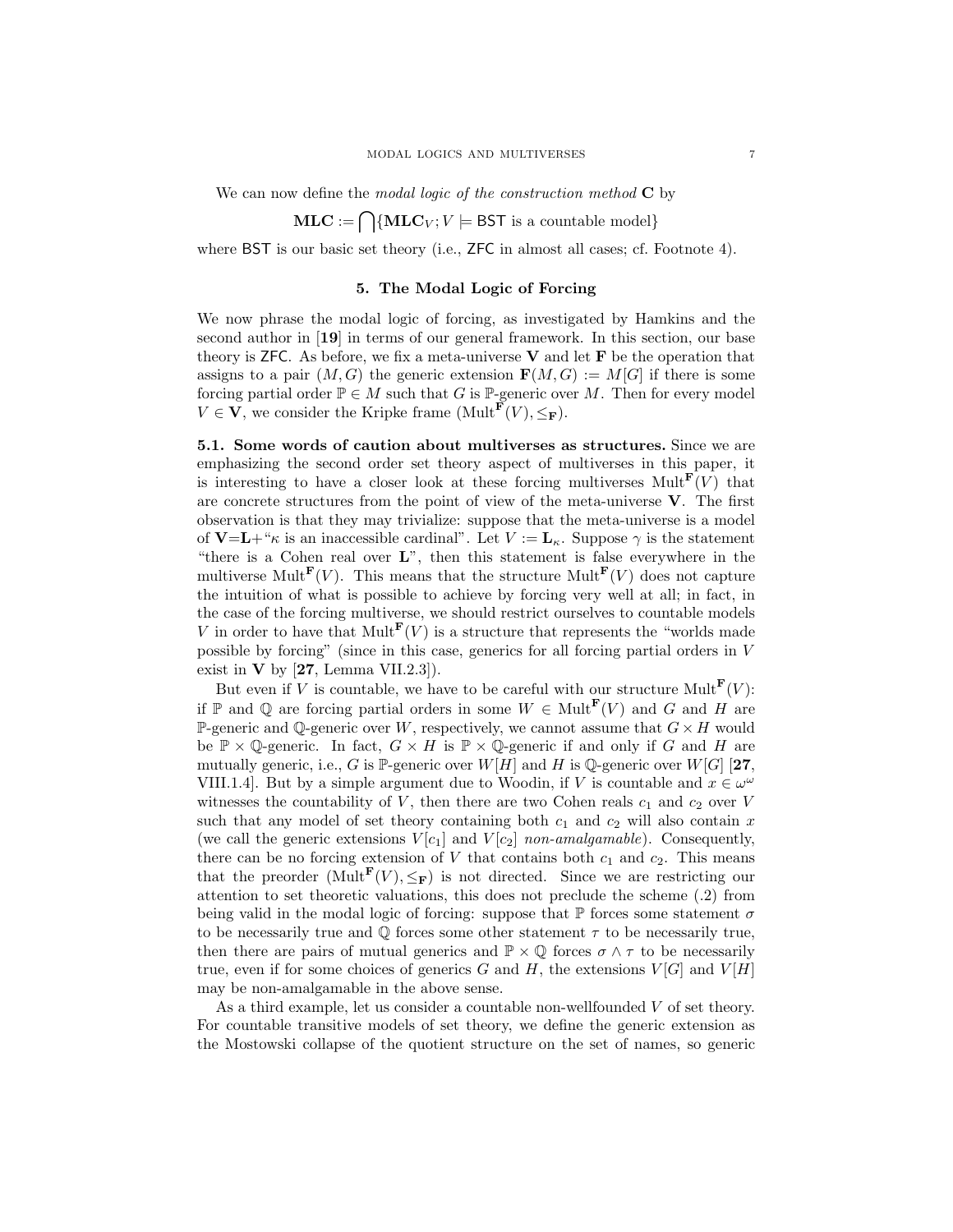extensions are again transitive countable models of set theory. In particular, if P in V and  $\dot{\mathbb{Q}}$  in  $\tilde{V}^{\mathbb{P}}$  is a name for a forcing partial order and if H is  $\mathbb{P} * \dot{\mathbb{Q}}$ -generic over V, then H splits into a P-generic filter  $G_0$  over V and a Q-generic filter  $G_1$ over  $V[G_0]$  such that  $V[G_0][G_1] = V[H]$ .

If V is not wellfounded, then we shall not be able to produce a transitive model corresponding to its generic extension, i.e., we have to work with the quotient structure on the set of names itself. This means that in the above situation,  $V[H]$ will be isomorphic to  $V[G_0][G_1]$ , but will not be the same set. As a consequence, the multiverse is not literally transitive, but only transitive up to isomorphism. A similar observation can be made with respect to reflexivity. For more on forcing over non-wellfounded models, cf. [4].

5.2. The syntactic description of the modal logic of forcing. The characterisation via translations from Proposition 5 becomes highly relevant in this context since the Forcing Theorem [27, Theorem VII.3.6] tells us that for every sentence  $\sigma$ of the language of set theory, we have that  $\sigma$  is true in every generic extension of a countable model  $M$  of set theory if and only if

 $M \models \forall \mathbb{P}(\Vdash_{\mathbb{P}} \varphi)$ 

where  $\mathbb P$  ranges over all partial orders and  $\Vdash_{\mathbb P}$  is the forcing relation recursively defined with parameter  $\mathbb{P}$  [27, Definition VII.3.3]. This means that the second order definition of  $\models^H_{\mathbf{C}}$  from §4 can be replaced by a purely syntactic first order transformation of formulas:

A function  $H \in V$  that takes a formula  $\varphi$  of the language of modal logic and assigns a sentence of the language of set theory  $H(\varphi)$  is called a *Hamkins translation* if

$$
H(\bot) = \bot,
$$
  
\n
$$
H(\neg \varphi) = \neg H(\varphi),
$$
  
\n
$$
H(\varphi \lor \psi) = H(\varphi) \lor H(\psi),
$$
 and  
\n
$$
H(\Box \varphi) = \forall \mathbb{P}(\Vdash_{\mathbb{P}} H(\varphi)).
$$

**Proposition 6.** Suppose that  $V$  is a countable model of set theory and  $H$  is a Hamkins translation. Then  $H_0 := H$  Prop is a translation in the sense of §4 and furthermore, for all formulas  $\varphi$  in the language of modal propositional logic, the following are equivalent:

(1) 
$$
V \models H(\varphi)
$$
 and  
(2)  $V \models_{\mathbf{F}}^{H_0} \varphi$ .

Proof. Induction on the complexity of formulas, where the only nontrivial step is  $\varphi = \Box \psi$ :

$$
V \models_{\mathbf{F}}^{H_0} \varphi \iff \forall W (V \leq_{\mathbf{F}} W \to W \models_{\mathbf{F}}^{H_0} \psi)
$$
  
\n
$$
\iff \forall W (V \leq_{\mathbf{F}} W \to W \models H(\psi))
$$
  
\n
$$
\iff V \models \forall \mathbb{P}(\Vdash_{\mathbb{P}} H(\psi))
$$
  
\n
$$
\iff V \models H(\varphi),
$$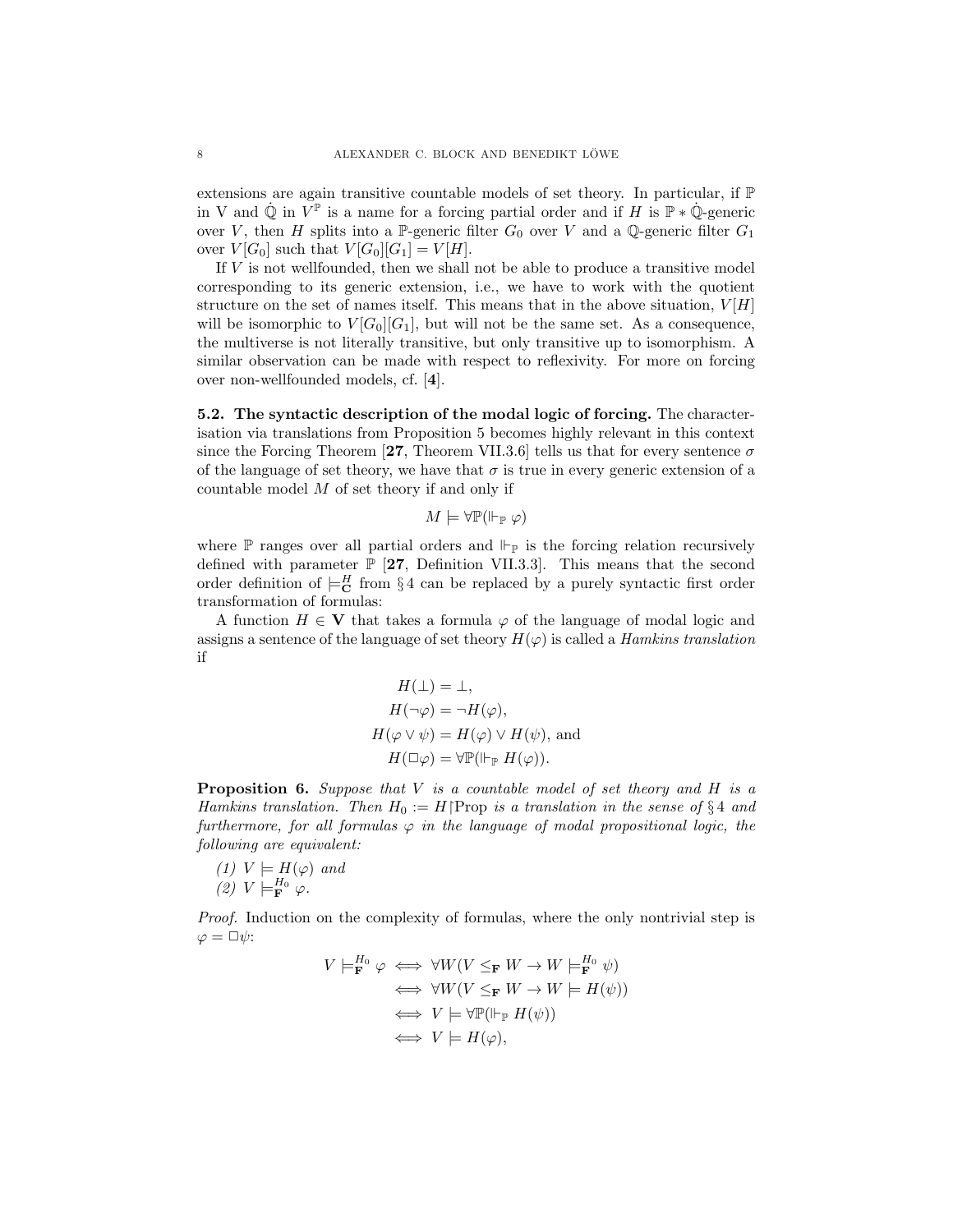where the second line is the induction hypothesis and for the third equivalence we use the Forcing Theorem and the fact that for any countable model of set theory there are generic filters for every forcing. Furthermore we use that any forcing extension of a countable model is countable again, which follows from the fact that there is a surjection from the class of names in the ground model to the elements of the forcing extension.

Using Propositions 5 and 6, we obtain that

 $\text{MLF} = \bigcap \{ \text{MLF}_V ; V \models \text{ZFC is a countable model} \}$  $=\{\varphi\,;\,V\models^H_{\bf F}\varphi\text{ for all countable models }V\models{\sf ZFC}\text{ and all translations }H\}$  $=\{\varphi : \mathsf{ZFC} \vdash H(\varphi) \text{ for all Hamkins translations } H\}.$ 

**Theorem 7** (Hamkins). For every model  $V \models$  ZFC, **S4.2**  $\subseteq$  **MLF**<sub>V</sub>. Consequently, **S4.2**  $\subseteq$  **MLF**. There are models W and W' such that **S5**  $\subseteq$  **MLF**<sub>W</sub> and **S5**  $\nsubseteq$  $\mathbf{MLF}_{W^{\prime}}$ .<sup>8</sup>

The validity of S4.2 is closely connected to closure properties of the multiverses Mult<sup>F</sup>(V); e.g., the validity of (4) related to the *iteration lemma* in the theory of forcing [27, VIII.5.5], which essentially expresses that forcing is transitive (up to isomorphism), and the validity of  $(0.2)$  is related to the *product lemma* [27, Theorem VIII.1.4].<sup>9</sup>

## **Theorem 8** (Hamkins-Löwe). The modal logic of forcing is exactly **S4.2**.

In § 6, we shall sketch the general proof strategy for Theorem 8 in our setting. In order to motivate why results like Theorem 8 are relevant, we show that it implies that there can be no pure forcing proof for the mentioned result by Hamkins and Stavi-Väänänen (Theorem 7 and Footnote 8).

Corollary 9. There can be no pure forcing proof of the existence of a model N such that  $S5 \subseteq \text{MLF}_N$ .

Proof. By a pure forcing proof, we mean that **ZFC** proves that you can force the modal logic of forcing to include S5. This statement itself can be rendered as  $\Diamond(\Diamond \Box p \to p) \in \text{MLE}$ . But  $\Diamond(\Diamond \Box p \to p)$  is not a theorem of **S4.2** in contradiction to Theorem 8.

#### 6. The general proof strategy

Theorem 8 is the prototypical result we are going to discuss in this paper in the multiverse setting. We give a description of the proof strategy for Theorem 8 in such a way that it can be generalized to modal logics of multiverses for any other construction method C:

- Step 1.: We first guess a candidate modal logic  $\Lambda$  of which we aim to show that  $MLC = \Lambda$ .
- **Step 2.:** For the lower bound, we show  $\Lambda \subseteq \textbf{MLC}$  by showing the validity of all axioms of  $\Lambda$  in every model  $V \models$  **BST.**

<sup>&</sup>lt;sup>8</sup>The existence of a model W such that  $S5 \subseteq \text{MLF}_W$  was proved independently in [33].

 ${}^{9}Cf.$  [29] and [18, Theorem 7].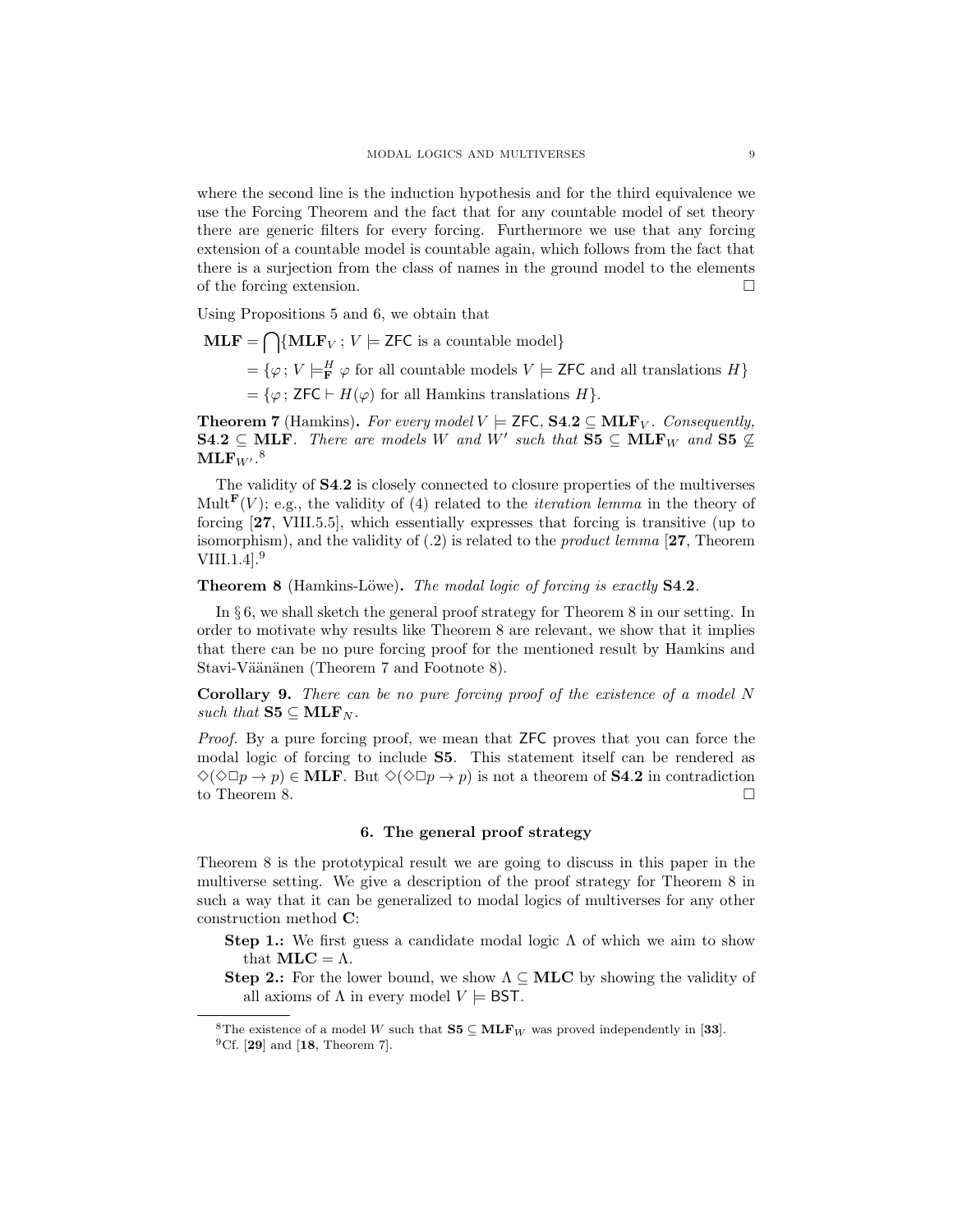- **Step 3a.:** For the upper bound, we first find an appropriate class  $\mathcal K$  of Kripke frames such that  $\Lambda = ML(K)$ .
- Step 3b.: We prove a *transfer lemma* by giving a condition  $\Xi$  in terms of so-called control statements (cf., e.g., Lemma 12 (3)) under which modal truth from one of the frames in K can be transferred to a model  $V \models$  BST validating Ξ.

**Step 3c.:** We find a model  $V \models \textsf{BST}$  validating  $\Xi$ .

Concerning the lower bounds (Step 2), these are typically connected with the closure properties of the relation  $\leq$  in the investigated multiverse. For instance, if  $\leq_{\mathbf{C}}$  is reflexive (up to isomorphisms), then  $\mathbf{T} \subseteq \mathbf{MLC}$ . This was investigated for classes of forcing in [29] (cf. also [18, Theorem 7]).

Hamkins, Leibman, and the second author also provided the abstract background for the transfer lemmas needed for **Step 3b** [18]: Let  $(K, E)$  be a Kripke frame with  $g \in K$  and  $v : \text{Prop} \to \varphi(K)$  be a valuation function. Furthermore, let  $V \models \text{BST}$ and let H be a translation. We say that that H transfers truth between  $(K, E, v, g)$ and V with respect to C if for every modal formula  $\varphi$  we have that

$$
(K, E, v, g) \models \varphi \iff V \models_{\mathbf{C}}^{H} \varphi.
$$

If  $(K, E)$  is a finite Kripke frame, V a model of set theory, and  $g_0 \in K$ . We say that  $\{\Phi_q : g \in K\}$  is a C-labelling of  $(K, E, g_0)$  for V if each of the  $\Phi_q$  is a sentence in the language of set theory such that

- (1) in each model of set theory  $W \in \text{Mult}^{\mathbf{C}}(V)$  exactly one  $\Phi_a$  is true,
- $(2) V \models \Phi_{a_0}$
- (3) if  $h, h' \in K$  and  $W \models \Phi_h$  then  $hEh'$  if and only if there is some W' with  $W \leq_{\mathbf{C}} W'$  and  $W' \models \Phi_{h'}$ .

We give an example of how this general proof strategy works in terms of the modal logic of forcing given in § 5:

The candidate modal logic for **MLF** was **S4.2** (**Step 1**) and Theorem 7 had established that  $S4.2 \subseteq \text{MLF}$  (Step 2). Concerning Step 3a, Theorem 3 already provides us with a class of Kripke models, viz. the class of finite directed partial pre-orders. However, this class can be slightly refined in order to allow us to prove the transfer lemma.

As usual, pre-orders (reflexive and transitive relations) carry a natural notion of equivalence: If  $(K, \leq)$  is a pre-order, let  $\equiv$  be defined by  $v \equiv w$  if and only if  $v \leq w \leq v$ . Clearly,  $\leq$  is well-defined on the  $\equiv$ -equivalence classes, so with a slight abuse of notation, we can consider the quotient structure  $(K/\equiv, \leq)$ . For any class O of ordered structures, we say that a pre-order  $(K, \leq)$  is pre- $\mathcal{O}$  if  $(K/\equiv, \leq) \in \mathcal{O}$ . E.g., pre-lattices or pre-Boolean algebras are pre-orders such that the natural quotient  $by \equiv$  becomes a lattice or a Boolean algebra, respectively.

**Theorem 10** (Hamkins-Löwe; [19, Theorem 11]). A modal formula is in S4.2 if and only if it is valid in all Kripke frames whose edge relation is a finite pre-Boolean algebra.

In Step 3b, we need to find the right control statements that allow us to prove a transfer theorem for finite pre-Boolean algebras. The notions isolated by Hamkins and the second author are buttons and switches.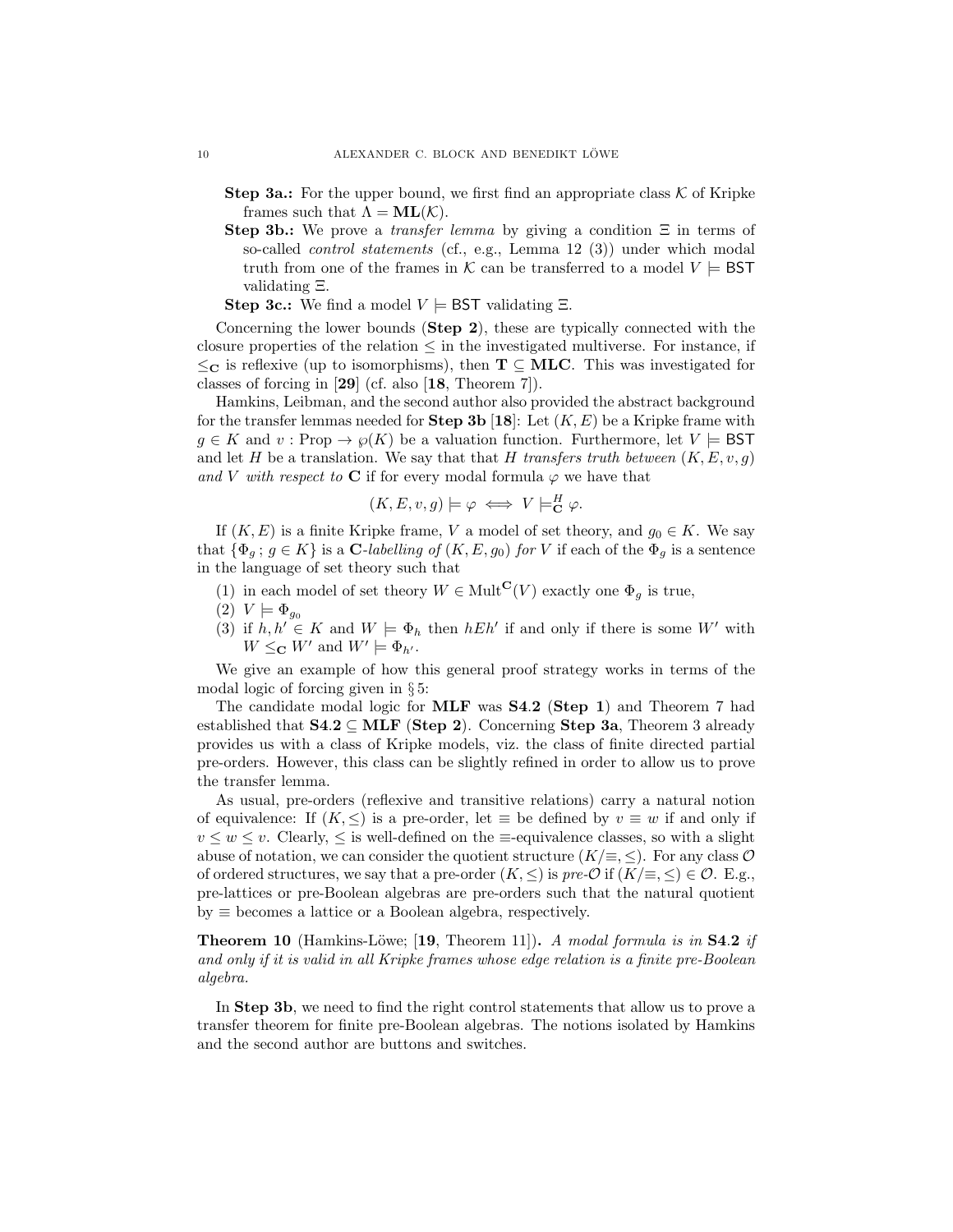**Definition 11.** A sentence b in the language of set theory is a button if it is necessarily possibly necessary;<sup>10</sup> it is *unpushed* in a model  $V$  of set theory, if  $V \models \neg b$ . A sentence s is called a switch if both s and  $\neg s$  are necessarily possible.

An example button in the case of forcing is  $\omega_1^{\mathbf{L}} < \omega_1$  which is unpushed in **L**, but can be pushed by collapsing  $\omega_1^{\mathbf{L}}$  by forcing (note that it remains true in all further forcing extensions; cf. Footnote 2); an example switch is CH which can be forced to be true or false over every model of set theory (cf. Theorem 1).

Suppose that  $V$  is a model of set theory. If  $B$  is a set of buttons and  $S$  is a set of switches, then  $B \cup S$  is called an *independent family of buttons and switches* over V if all buttons are unpushed in V and for every  $V^*$ ,  $B' \subseteq B$  and  $S' \subseteq S$ , if  $V \leq_{\mathbf{C}} V^*$  and  $B^*$  is the set of buttons pushed in  $V^*$ , then there is some V' such that  $V^* \leq_{\mathbf{C}} V'$  and  $B^* \cup B'$  is the set of buttons pushed in  $V'$  and  $S'$  is the set of switches true in  $V'$ .

- **Lemma 12** (Transfer Lemma). (1) If there is a  $V \models$  ZFC such that for every finite pre-Boolean algebra  $(K, \leq)$ , every valuation function v, and every  $g \in$ K, there is a Hamkins translation that transfers truth between  $(K, \leq, v, q)$ and V with respect to  $\mathbf{F}$ , then the modal logic of forcing is contained in  $S4.2$ .
	- (2) Let  $(K, \leq)$  be a finite pre-Boolean algebra, V a model of set theory, and  $g_0 \in K$  such that there is an **F**-labelling of  $(K, \leq, g_0)$  for V. Then for every valuation function v there is a a Hamkins translation H that transfers truth between  $(K, \leq, v, g_0)$  and V with respect to **F**.
	- (3) Let  $(K, \leq)$  be finite pre-Boolean algebra with  $g \in K$  and V a model of set theory with an independent family of buttons and switches of sufficient size<sup>11</sup> then there is an **F**-labelling of  $(K, \leq, g)$  for V.

*Proof.* (1) Suppose  $\psi$  is not a theorem of **S4.2**. Then by Theorem 10, there is a finite pre-Boolean algebra  $(K, \leq)$ , a valuation v, and a  $g \in K$  such that

$$
(K, \leq, v, g) \models \neg \psi.
$$

By the assumption, there is a Hamkins translation  $H$  transferring truth between  $(K, \leq, v, g)$  and V, so  $V \models \neg H(\psi)$ . Consequently,  $\psi \notin \textbf{MLF}$ .

The proofs of (2) and (3) can be found in [18, Lemma 9] and [18, Theorem 13], respectively.  $\Box$ 

Finally, in **Step 3c**, Hamkins and the second author proved that any model satisfying  $V=L$  has an independent family with infinitely many buttons and switches, thus completing the proof [19, Lemma 6.1]. It should be mentioned that we do not know how to prove independence of the buttons given in the original proof of [19, Lemma 6.1] (this was observed in [32]), but numerous other infinite families of buttons have been provided of which independence can be proved (cf.  $[18, \S 4]$ ).<sup>12</sup>

<sup>&</sup>lt;sup>10</sup>Le., if H is a translation such that  $H(p) = b$ , then for every model V of set theory,  $V \models_{\mathbf{C}}^H$  $\Box \Diamond \Box p$ .

 $11$ <sup>II</sup>It is sufficient that the family has as many buttons as the quotient Boolean algebra K/ $\equiv$ has atoms and as many switches as the largest  $\equiv$ -class in K has elements.

 $12$ The independence of the original list of buttons remains an interesting problem: Inamdar observed that a theorem by Abraham from [1] implies a certain fragment of independence [23, § 6].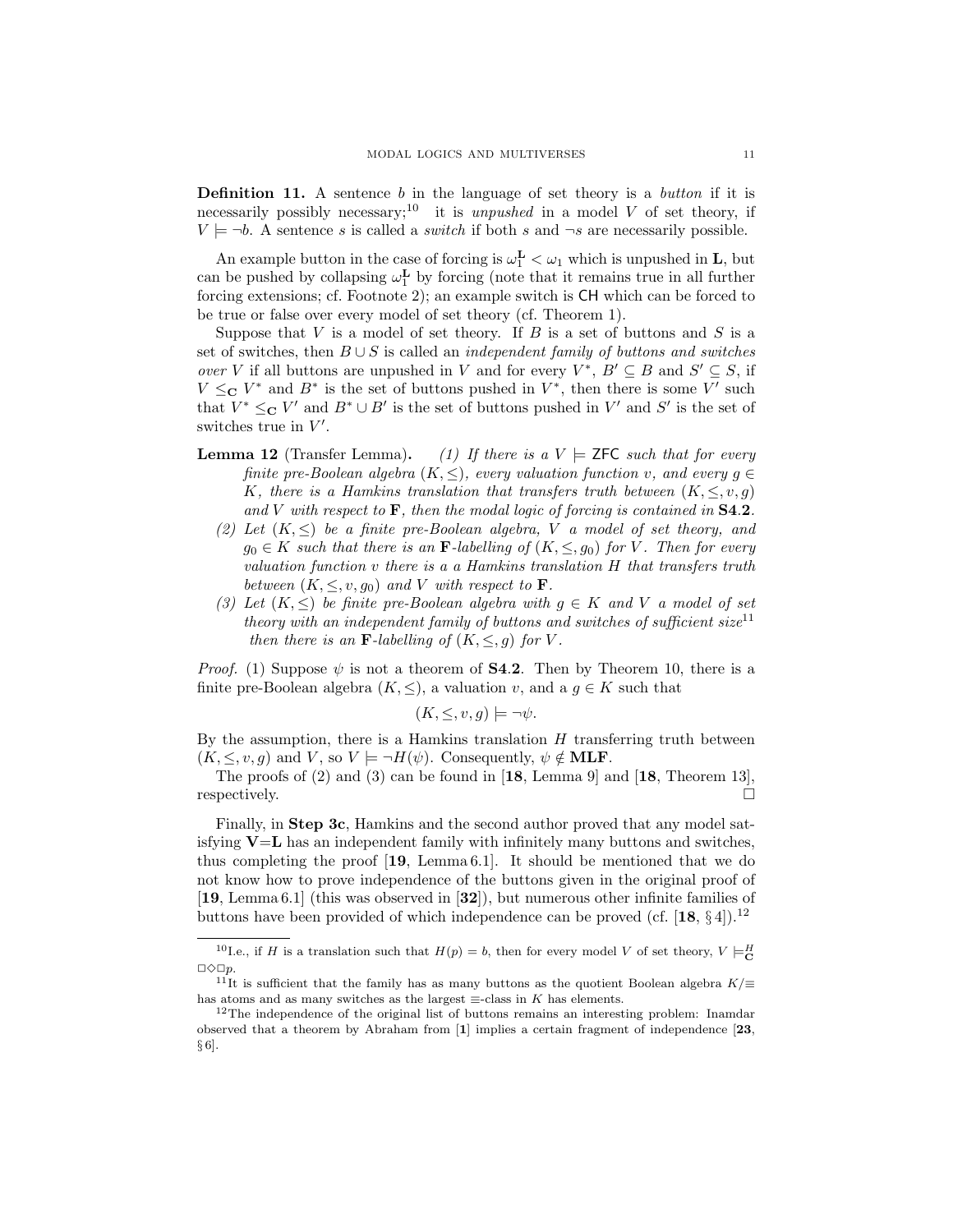

Figure 1. The first three spiked Boolean algebras

### 7. Generalizations and open questions

7.1. Restricting the class of forcings. The first generalisation that was proposed in the original paper [19] was fragments of the forcing multiverse generated by particular types of forcing. Fix any class  $\Gamma$  of forcing partial orders and let  $\mathbf{F}_{\Gamma}$ be the construction that only allows generic extensions with partial order  $\mathbb{P} \in \Gamma$ . Examples are the classes of proper forcings or c.c.c. forcings.

As mentioned before, the lower bounds in Step 2 of our proof strategy are very closely related to closure properties of the class  $\Gamma$  [18, Theorem 7]. Hamkins, Leibman and the second author have provided a number of other control statements that give rise to proofs of upper bounds and the appropriate transfer theorems, showing that the modal logic of proper forcing and of c.c.c. forcing are contained within a modal logic called **S4.3**, which properly extends **S4.2** [18, Corollary 33]  $(1)$ ].<sup>13</sup>

The most interesting open problem in this direction is to determine the modal logic of c.c.c. forcing  $\text{MLF}_{\text{c.c.c.}}$ . Here, we know that the axiom (.2) is not valid [19, Theorem 34], so the upper bound given by Hamkins, Leibman and the second author cannot be optimal. The currently best known result is due to Inamdar: if  $(B, \leq)$  is a finite Boolean algebra with n atoms and n co-atoms  $\{c_i; 1 \leq i \leq n\}$ , we define a *spiked Boolean algebra* by adding *n* additional nodes  $\{d_i; 1 \leq i \leq n\}$ such that for every  $b \in B$ , we have  $b \leq d_i$  if and only if  $b \leq c_i$ . The spiked Boolean algebras for the Boolean algebras with two, four and eight elements can be seen in Figure 1. We let S4.sBA be the set of all modal assertions which are true on all Kripke models whose frame is a finite pre-spiked Boolean algebra. It can be checked that S4.sBA is properly contained in S4.2 [23, Theorem 121].

Theorem 13 (Inamdar; [23, Theorem 150]). S4  $\subseteq$  MLF<sub>c.c.c.</sub>  $\subseteq$  S4.sBA.

7.2. Reversing the arrows. The operation F corresponds to the relation of "being a generic extension". The inverse of this relation is the relation of "being a ground model". More precisely, the operation  $G$  is defined on pairs  $(M, G)$  such that there is some inner model  $N \subseteq M$  such that there is some partial order  $\mathbb{P} \in N$  and we have that G is P-generic over N and  $M = N[G]$ . In that case,

<sup>&</sup>lt;sup>13</sup>The modal logic S4.3 is generated from S4.2 by including all instances of  $\diamond p \wedge \diamond q \rightarrow$  $\Diamond((p \land \Diamond q) \lor (q \land \Diamond p))$ . It is characterized by the class of finite pre-linear orders [2, Exercise 4.33, Theorem 4.96, & Lemma 6.40].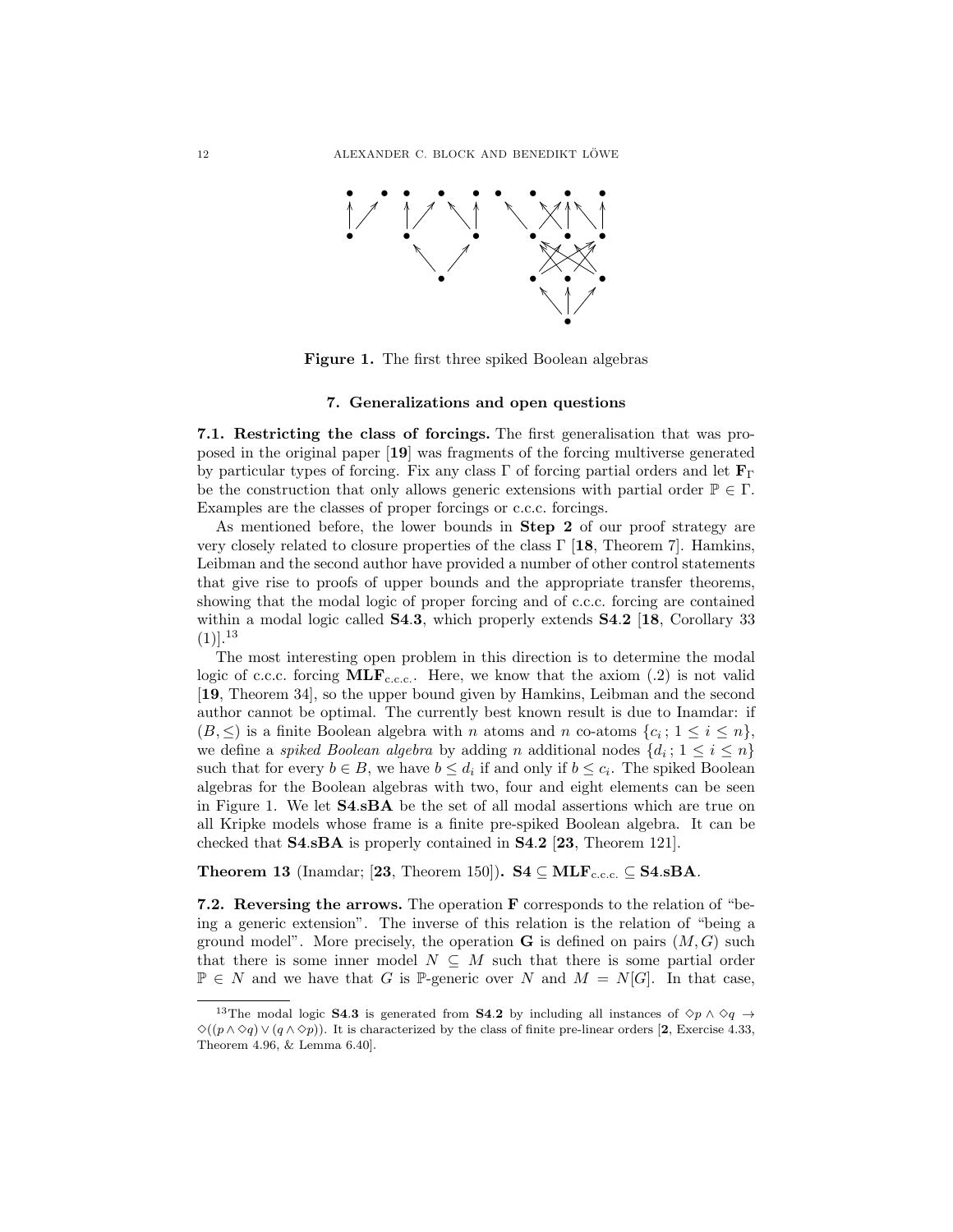$\mathbf{G}(M, G) := N$ . The modal logic of grounds  $\mathbf{MLG}_V$  is defined by using the general definitions of  $\S 4$  applied to  $\mathbf{G}$ .<sup>14</sup>

The multiverses  $\text{Mult}^{\mathbf{G}}(V)$  can look quite different from the multiverses  $\text{Mult}^{\mathbf{F}}(V)$ : if V is a countable transitive model of set theory, then  $Mult^{\mathbf{F}}(V)$  will not have a  $\leq_{\mathbf{F}}$ -largest element since for each  $M \in \text{Mult}^{\mathbf{F}}(V)$ , there are many proper generic extensions; on the other hand, if V is a generic extension of  $\mathbf{L}^V$ , then  $\mathbf{L}^V$  will be a  $\leq_{\mathbf{G}}$ -largest element in the multiverse Mult $\mathbf{G}(V)$ . In such a  $\leq_{\mathbf{G}}$ -largest element of the multiverse, all statements that are true are necessarily true, and hence

$$
(\text{Top}) \qquad \qquad \diamondsuit((\Box \varphi \leftrightarrow \varphi) \land (\Box \neg \varphi \leftrightarrow \neg \varphi))
$$

is a valid principle in  $V$ . Note that (Top) is not a theorem of  $S5$  and compare this to the result by Hamkins and the second author that for every model  $V$  of set theory ,  $MLF_V \subseteq S5$  [19, Theorem 15].

The phenomenon just discussed is closely related to what Hamkins calls set theoretic geology [16, 11]: a  $\leq_G$ -largest element of the multiverse Mult<sup>G</sup>(V) would be a *bedrock* [11, Definition 2]; if Mult<sup>G</sup>(V) contains a bedrock, then (Top) is in  $MLG_V$ . Using the so-called *bottomless models* of Reitz, Hamkins and the second author have been able to show that S4.2 is an upper bound for the modal logic of grounds. In fact,

**Theorem 14** (Hamkins-Löwe; [20, Theorems 7–10]). There are models  $V$ ,  $W$ , and U of set theory such that

(1)  $MLF_V = S4.2$  and  $MLG_V = S4.2$ ,

(2)  $MLF_W = S4.2$  and  $MLG_W = S5$ , and

(3)  $\text{MLF}_{U} = \text{S5}$  and  $\text{MLG}_{U} = \text{S4.2}.$ 

Furthermore there is no model V of set theory such that  $\text{MLF}_V = \text{S5}$  and  $\text{MLG}_V =$ S5.

With the upper bound established, we wonder about the lower bound for **MLG**. It is easy to check that  $S4 \subseteq MLG$ , but the scheme (.2) is equivalent to the following set theoretic statement:

(DDG) Let  $V$  be a model of set theory, and  $W$  and  $U$  two grounds of  $V$ , i.e.,  $V = W[G] = U[H]$  for some generic filters G and H. Then there is some model  $K$  which is a ground of both  $W$  and  $U$ , i.e., there are K-generic filters  $G^*$  and  $H^*$  such that  $K[G^*]=W$  and  $K[H^*] = U.$ 

Clearly, if a multiverse has a  $\leq$ **G**-largest element, then (DDG) is trivially true (e.g., in multiverses generated from a generic extension of  $L$  or any other core model). There are multiverses without such a  $\leq_G$ -largest element (Reitz's bottomless model from  $[31]$ ) where we still know that  $(DDG)$  is true (cf.  $[20,$  Theorem 6]). However, the general status of (DDG) is unknown and is an interesting question in its own right. E.g., is it consistent to have a grounds multiverse with two separate bedrocks?

<sup>14</sup>As in the case of the modal logic of forcing, the modal logic of grounds admits a purely syntactic definition via syntactic translation operations due to the Laver-Woodin theorem [28]; cf. also [11, Theorem 8].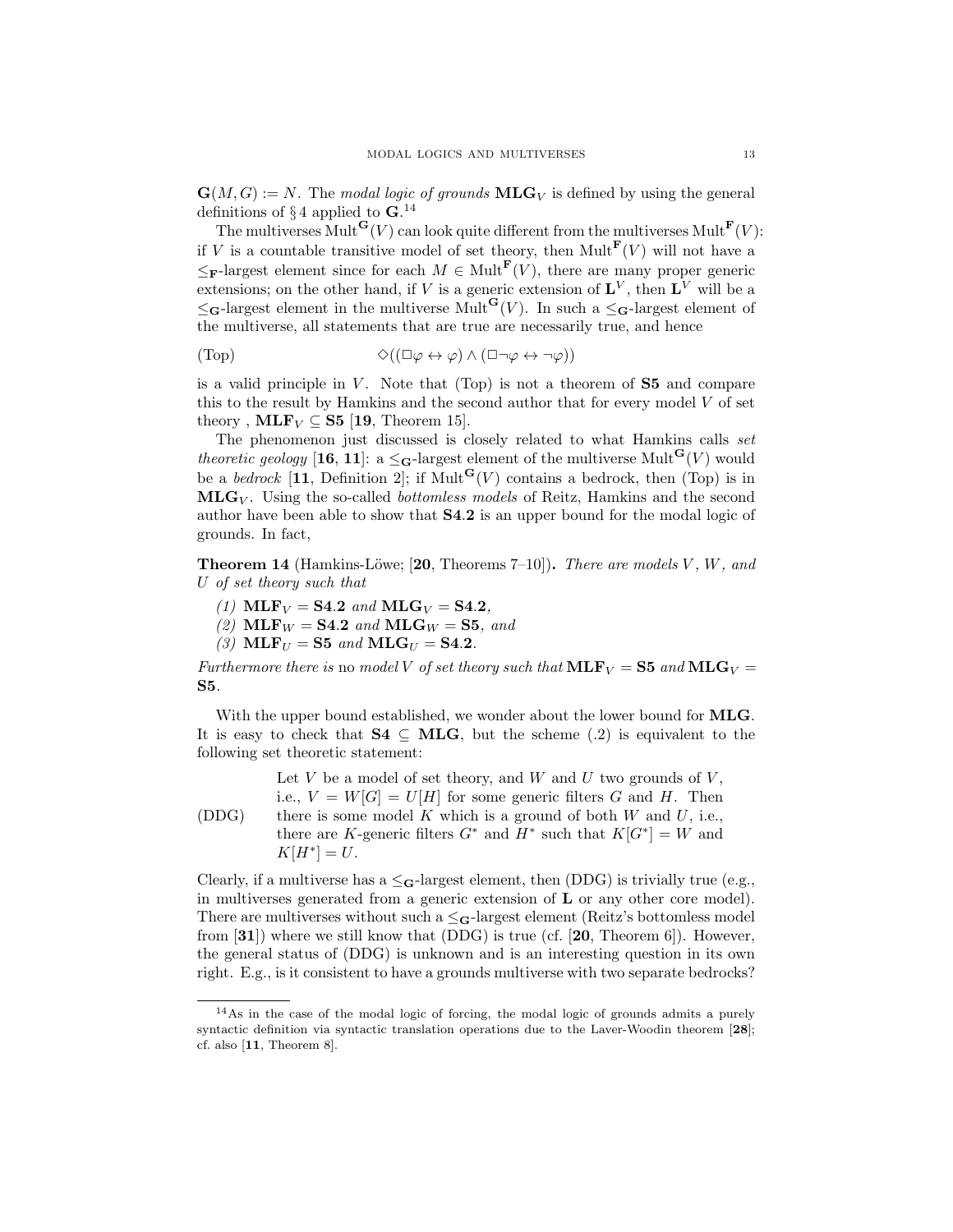

Figure 2. Three inverted lollipops

7.3. Inner models. The following example is similar and yet different to the modal logic of grounds from § 7.2. We consider the operation that takes a model V of set theory, a formula  $\Phi$ , and some parameters p to form the V-class X :=  ${x \in V$ ;  $\Phi(x, p)$ , defined in our meta-universe V. We say that the pair  $(V, (\Phi, p))$ is I-good if  $X$  is an inner model of  $V$ , i.e., a model of set theory having the same ordinals as  $M$ . As before, the construction operation I defines multiverses for every model  $V$  of set theory in our meta-universe  $V$ .

For a model V, there is a close relationship between  $Mult^{\mathbf{I}}(V)$  and  $Mult^{\mathbf{G}}(V)$ . Clearly, all grounds are inner models, but moreover, Grigorieff's theorem tells us more about the relationship between  $\leq_G$  and  $\leq_I$ :

**Theorem 15** (Grigorieff; [14]). Let V be a transitive model of ZFC, W a forcing extension of V and U a transitive model of **ZFC** such that  $V \subseteq U \subseteq W$ . Then U is a forcing extension of V .

Consequently, the relation  $\leq_G$  is an initial segment of the relation  $\leq_I$  in the following sense: if  $V \leq_{\mathbf{I}} U$ ,  $U \leq_{\mathbf{I}} W$ , and  $V \leq_{\mathbf{G}} W$ , then  $V \leq_{\mathbf{G}} U$ .

So, Mult<sup>G</sup> $(V)$  nicely embeds into Mult<sup>I</sup> $(V)$ , but in general, the inner model multiverse can be quite different from the grounds multiverse: the inner models multiverse always has a  $\leq$ <sub>I</sub>-largest element, viz. L<sup>V</sup> (of course, L<sup>V</sup> is only in Mult<sup>G</sup>(V) if V is a generic extension of  $\mathbf{L}^V$ ). As discussed in §7.2, this means that the axiom scheme (Top) is valid in Mult<sup>I</sup>(V) for all models of set theory V.

We let **S4.2Top** be the modal logic obtained from **S4.2** by adding all instances of (Top). The above argument tells us that S4.2Top is a lower bound for the modal logic of inner models MLI. In order to show that it is also an upper bound, we need to follow Step 3a, Step 3b, and Step 3c of  $\S 6$ .

Inamdar and the second author did this analysis in [24]. A partial pre-order is topped if it has a unique largest element; it is called an inverted lollipop if it is topped and after removal of the largest element, the remainder is a pre-Boolean algebra (cf. Figure 2 to see three inverted lollipops). If  $\mathcal{K}_{\text{IL}}^{\text{fin}}$  is the class of finite inverted lollipops, then  $S4.2Top = ML(\mathcal{K}_{IL}^{fin})$  [24, Theorem 6].

**Theorem 16** (Inamdar-Löwe; [24, Theorem 19]). **MLI** =  $S4.2$ Top.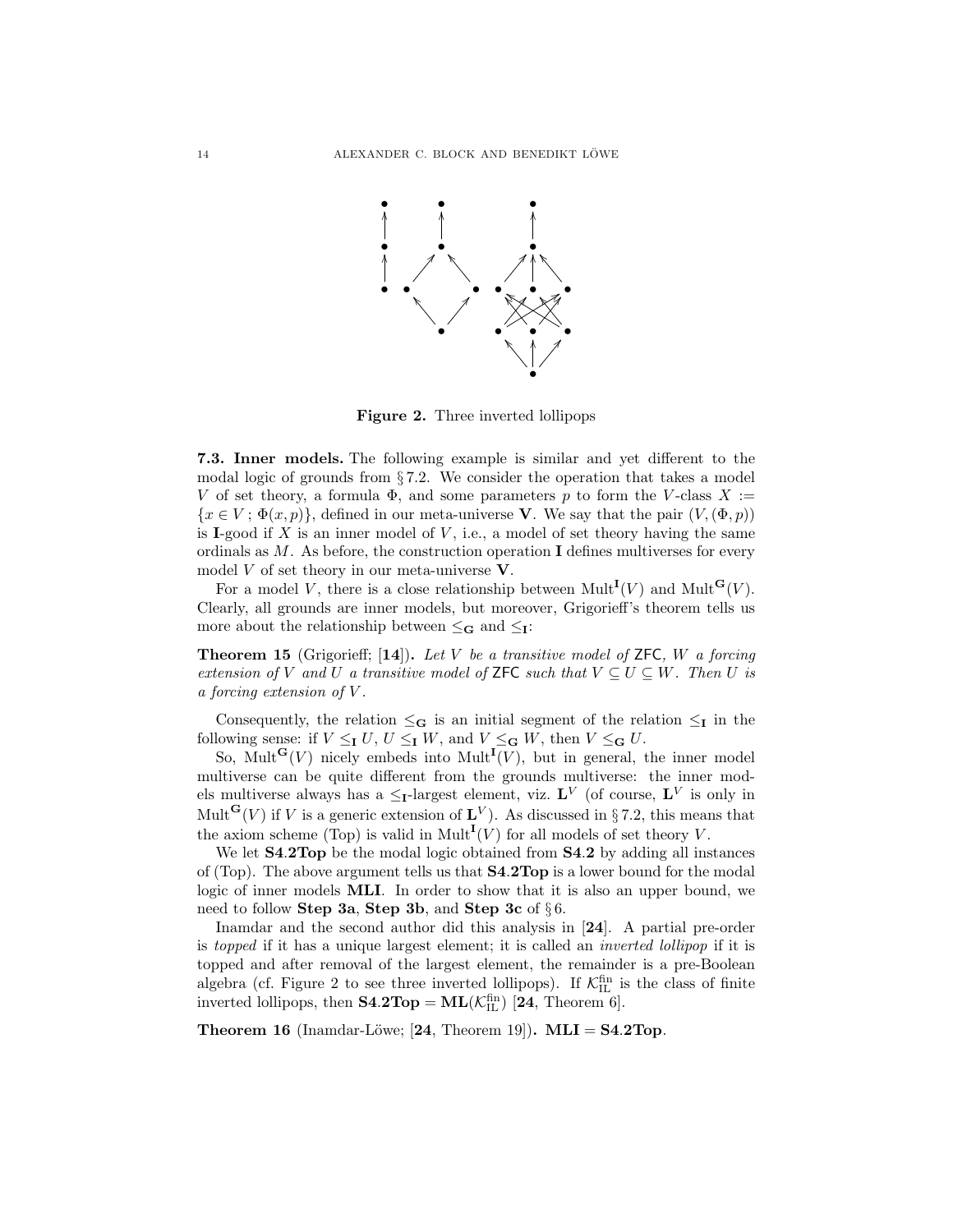7.4. Symmetric extensions. In this section, we shall work in ZF as the base theory (cf. Footnote 4). As before, we fix a meta-universe  $V$  of a reasonably strong set theory and remind the reader of the basic definitions of symmetric extensions:<sup>15</sup>

Let  $\Gamma$  be a group. Then a set  $\mathcal{F} \subseteq {\Delta$ ;  $\Delta$  is a subgroup of  $\Gamma$ } is called a *normal* filter over  $\Gamma$  iff it satisfies the following four properties:<sup>16</sup>

- (1)  $\Gamma \in \mathcal{F}$ ;
- (2) if  $\Delta \in \mathcal{F}$  and  $\Delta'$  is a subgroup of  $\Gamma$  such that  $\Delta \subseteq \Delta'$ , then  $\Delta' \in \mathcal{F}$ ;
- (3) for any two  $\Delta, \Delta' \in \mathcal{F}$ , also  $\Delta \cap \Delta' \in \mathcal{F}$ ;
- (4) for any  $\Delta \in \mathcal{F}$  and  $g \in \Gamma$  we have that  $g\Delta g^{-1} := \{ f df^{-1} : d \in \Delta \} \in \mathcal{F}$ .

Let V be a transitive model<sup>17</sup> of **ZF**,  $\mathbb{P} \in M$  a forcing partial order,  $\Gamma \in V$  a subgroup of the group  $Aut(\mathbb{P})$  of automorphisms of  $\mathbb{P}$  and  $\mathcal{F} \in V$  a normal filter over Γ. We call a P-name  $\tau$  hereditarily F-symmetric iff  $\text{sym}_{\Gamma}(\tau) := \{q \in \Gamma : q(\tau) =$  $\{\tau\} \in \mathcal{F}$  and for every  $\langle \sigma, p \rangle \in \tau$  we have that  $\sigma$  is already hereditarily F-symmetric. Let  $G \subseteq \mathbb{P}$  be a generic filter over V. Then we set

$$
V_{\mathcal{F}}[G] := \{ \tau_G \, ; \, \tau \text{ is hereditary } \mathcal{F}\text{-symmetric} \},
$$

where  $\tau^G$  denotes the interpretation of the name  $\tau$  in the forcing extension  $V[G]$ . We call  $V_{\mathcal{F}}[G]$  the symmetric extension of V via F and G.

It is not hard to see that in the notation of the above definition  $V \subseteq V_{\mathcal{F}}[G] \subseteq$  $V[G]$ . Also,  $V_F[G] \models$  ZF. Contrary to forcing extensions, symmetric extensions do not necessarily satisfy the axiom of choice whenever the ground model does.

Let V be a model of set theory. We say that  $(V, (G, \mathcal{F}))$  is **S**-good if there is a partial order  $\mathbb{P} \in M$  for which G is  $\mathbb{P}$ -generic over V,  $\Gamma$  is a subgroup of Aut $(\mathbb{P})$ , and F is a normal filter over Γ. We then define the operation  $\mathbf{S}(V,(G,\mathcal{F})) := V_{\mathcal{F}}[G].$ The multiverse defined using the operation S is called the symmetric extension multiverse. Note that every forcing extension  $V[G]$ —where G is P-generic over V is a symmetric extension by taking the trivial normal filter containing all subgroups of  $Aut(\mathbb{P})$ .

As in the case of the forcing multiverse and the grounds multiverse, we can provide a purely syntactic description of the modal logic of symmetric extensions:

By restricting quantifiers to hereditarily symmetric names  $(cf. [6])$  we can define for every formula  $\varphi(v_1,\ldots,v_n)$  of set theory a formula  $\vdash_{v_{n+1},v_{n+2}} \varphi(v_1,\ldots,v_n)$  in the language of set theory such that for any transitive model  $V = ZF$ , any forcing  $\mathbb{P} \in M$  and any normal filter  $\mathcal{F} \in M$  over a subgroup of  $\text{Aut}(\mathbb{P})$  and for names  $\sigma_1, \ldots, \sigma_n \in M^{\mathbb{P}}$  we have an analogue of the forcing theorem:

Proposition 17. The following are equivalent:

- (1)  $V \models \Vdash_{\mathbb{P},\mathcal{F}} \varphi(\sigma_1,\ldots,\sigma_n)$  and
- (2) for every generic  $G \subseteq \mathbb{P}: V_{\mathcal{F}}[G] \models \varphi(\sigma_1^G, \ldots, \sigma_n^G)$ .

 $15$ For more details, cf.  $[25]$ .

<sup>16</sup>We alert the reader to the fact that this normality of filters is entirely different from the normality condition of ultrafilters in the theory of measurable cardinals.

<sup>&</sup>lt;sup>17</sup>The restriction to transitive models here and in the following only has the purpose to simplify notation. We could work with arbitrary (countable) models in this section, with only the cost of replacing identity of models with identity up to isomorphism in some places.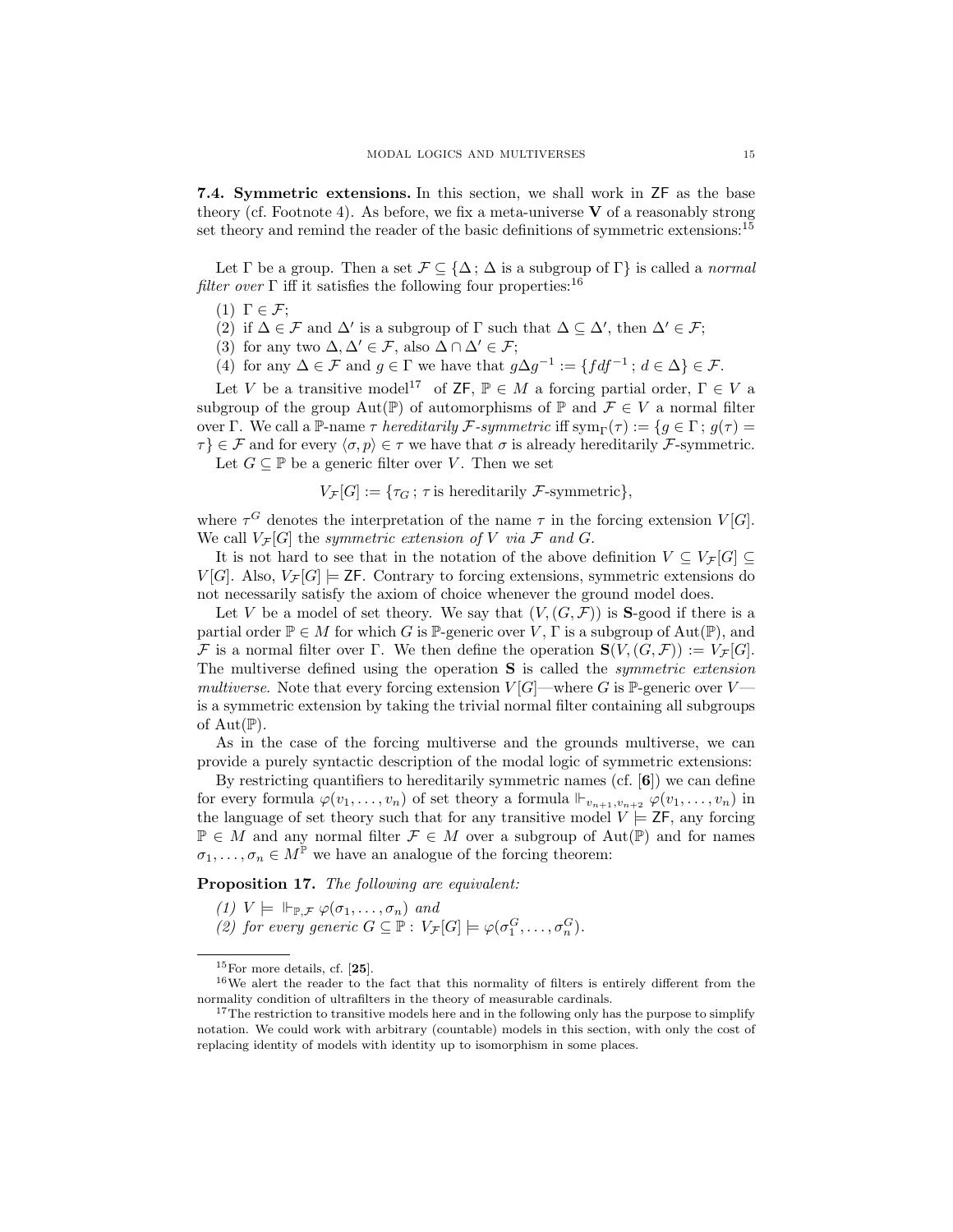Using this, we can now say that a function  $S$  from the set of modal formulas into the set of sentences of set theory is a symmetric extension translation iff

$$
S(\bot) = \bot
$$
  
\n
$$
S(\neg \varphi) = \neg S(\varphi)
$$
  
\n
$$
S(\varphi \lor \psi) = S(\varphi) \lor S(\psi)
$$
  
\n
$$
S(\Box \varphi) = \forall \mathbb{P} \forall \mathcal{F}(\Vdash_{\mathbb{P}, \mathcal{F}} S(\varphi)),
$$

where  $\mathbb P$  ranges over partial orders and  $\mathcal F$  ranges over normal filters over a subgroup of  $Aut(\mathbb{P})$ . We then get that

$$
MLS = \bigcap \{MLS_V : V \models \mathsf{ZF} \text{ is a countable model} \}
$$

 $=\{\varphi; Z\mathsf{F}\vdash S(\varphi) \text{ for all symmetric extension translations } S\}.$ 

Theorem 18 (Block).  $MLS = S4.2$ .

The remainder of this paper will be a proof of Theorem 18. We start with **Step** 2, the lower bound.

**Theorem 19** (Grigorieff; [14]). If V is a transitive model of  $ZF$ ,  $P \in V$  a forcing,  $\mathcal{F} \in V$  a normal filter over a subgroup of Aut(P) and  $G \subseteq \mathbb{P}$  a generic filter over V, then  $V[G]$  is a forcing extension of  $V_{\mathcal{F}}[G]$ .

## Lemma 20.  $S4.2 \subset MLS$ .

*Proof.* The relation  $\leq_{\mathbf{S}}$  is reflexive and transitive (up to isomorphisms), so we get that  $S4 \subseteq MLS$  (cf. [18, Theorem 7]). In order to show (.2), we fix a sentence  $\sigma$ and suppose that in some countable model  $V, \sigma$  is possibly necessary, i.e., there is some  $\mathbb P$  and some filter F over a subgroup of Aut $(\mathbb P)$  such that  $\Vdash_{\mathbb P,\mathcal{F}} \Box \sigma$ <sup>18</sup> Towards a contradiction, we suppose that  $\sigma$  is also possibly necessarily false, i.e., there is some  $\mathbb Q$  and some filter  $\mathcal G$  over a subgroup of  $\mathrm{Aut}(\mathbb Q)$  such that  $\Vdash_{\mathbb Q, \mathcal G} \Box \neg \sigma$ . Then consider the forcing  $\mathbb{P} \times \mathbb{Q}$ ; since V was countable, we find a  $\mathbb{P} \times \mathbb{Q}$ -generic  $G \times H$  such that G is P-generic over  $V[H]$  and H is Q-generic over  $V[G]$ . By our assumption,  $V_{\mathcal{F}}[G] \models \Box \sigma$  and  $V_G[H] \models \Box \neg \sigma$ , but by Theorem 19, we have that  $V_{\mathcal{F}}[G] \leq_{\mathbf{S}} V[G \times H]$  and  $V_{\mathcal{G}}[H] \leq_{\mathbf{S}} V[G \times H]$ . Contradiction.

Now, for the upper bound we shall give an independent families of infinitely many switches and buttons with respect to symmetric extensions over any model of  $V=L$ . Here and in the following, we use the notation L for one such model, arbitrarily chosen. As in [18, Theorem 15], we can construct independent switches from a uniform independent family of buttons, indexed by the ordinals.

Let

 $b(\alpha) := \aleph_{\alpha+1}^{\mathbf{L}}$  is not a cardinal or  $T_{\alpha}^{\mathbf{L}}$  is not an  $\aleph_{\alpha+1}^{\mathbf{L}}$ -Suslin tree,

where  $T_{\alpha}^{\textbf{L}}$  denotes the L-least well-pruned  $\aleph_{\alpha+1}^{\textbf{L}}$ -Suslin tree<sup>19</sup>. These statements are due to Friedman, Fuchino, and Sakai who proved in ZFC that they form an independent family of buttons with respect to forcing [8]. If we live in an inner

<sup>&</sup>lt;sup>18</sup>Once more, by  $\Box \sigma$ , we mean  $S(\Box p)$  for any symmetric translation S such that  $S(p) = \sigma.$ 

 $19$ For definitions, cf. [27, Chapter II].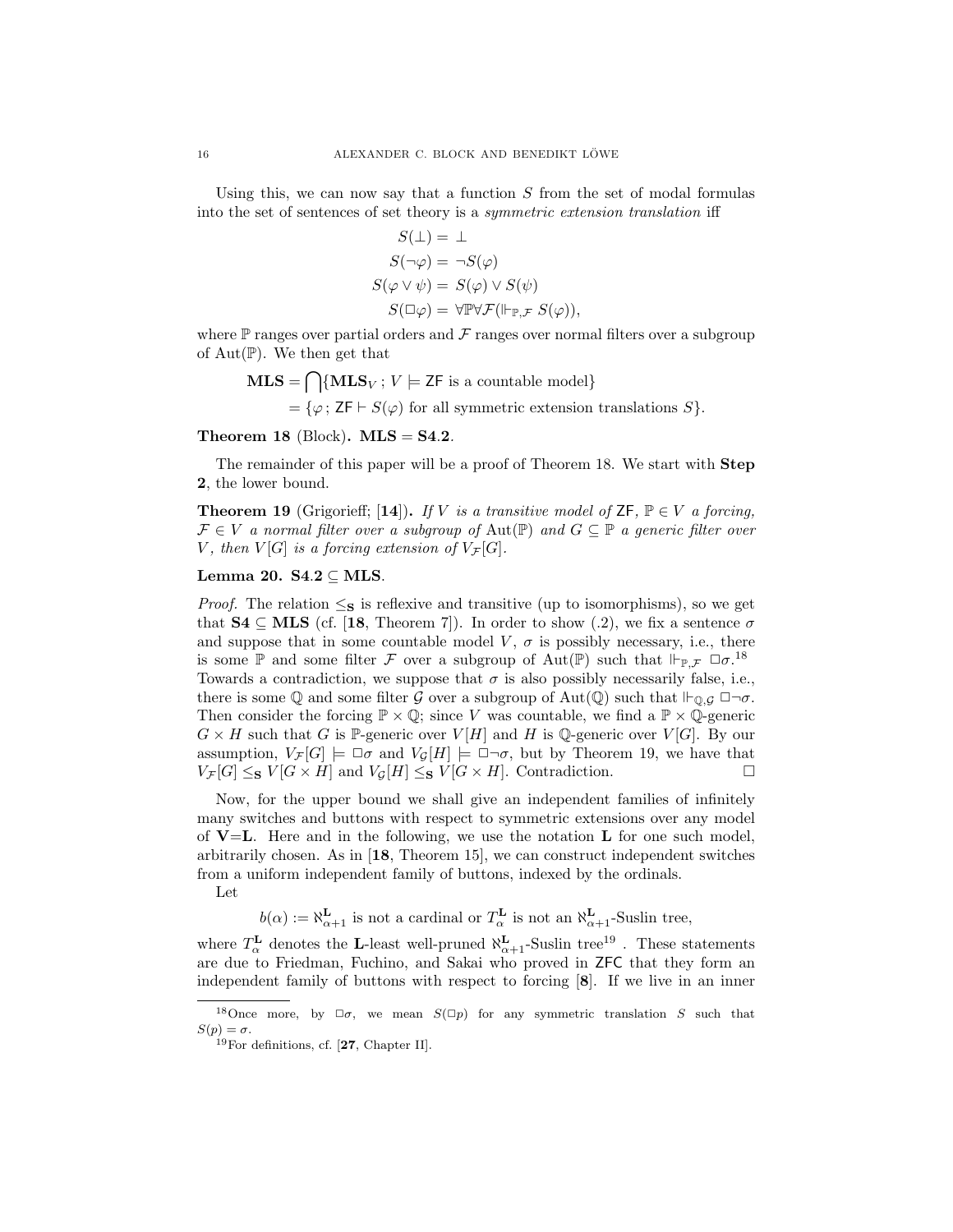model of a set forcing extension of **L**, then a proper class of the buttons  $b(\alpha)$  are unpushed. Let  $\lambda_b$  be the least limit ordinal such  $b(\lambda_b)$  is not pushed. For  $n \in \omega$ , we now define buttons  $b_n := b(n)$  and switches  $s_n := b(\lambda_b + n + 1)$ . Clearly, the  $b_n$ are buttons with respect to symmetric extensions and are unpushed in L. Also we have the following:

**Lemma 21.** Let M be a symmetric extension of **L**. Working in M, let  $A := \{ \alpha \leq \alpha \}$  $\lambda_b$ ;  $b(\alpha)$ } and let  $B \supset A$  be an arbitrary superset of ordinals. Then there is a forcing  $\mathbb{P}(B)$  such that  $\Vdash_{\mathbb{P}(A,B)} (\check{B} = {\alpha; b(\alpha)}).$ 

*Proof.* We work in M. Let  $\mathbb{P}(B) := \prod_{\alpha \in B\setminus A}^{\text{fin}} T_{\alpha}^{\mathbf{L}}$ , where  $\prod^{\text{fin}}$  denotes the finite support product. Then for any  $\alpha \in B$  we have that  $\Vdash_{\mathbb{P}(B)} b(\check{\alpha})$ .

Now we note that for any  $\alpha \in \mathbf{Ord} \setminus A$ , the forcing  $T_{\alpha}^{\mathbf{L}}$  is  $\langle \aleph_{\alpha+1}$ -closed and  $\aleph_{\alpha+2}$ -Knaster (using the canonical well-ordering of  $T_{\alpha}^{\mathbf{L}}$  in **L**). Now let  $\beta \in \mathbf{Ord}\setminus B$ . Then we get that  $\prod_{\alpha \in B \setminus A, \alpha < \beta} T_{\alpha}^{\mathbf{L}}$  is  $\aleph_{\beta+1}$ -Knaster and  $\prod_{\alpha \in B \setminus A, \alpha > \beta} T_{\alpha}^{\mathbf{L}}$  is  $\lt \aleph_{\beta+1}$ closed. Therefore  $\mathbb{P}(B)$  preserves the Suslinness of  $\beta$  by [5, Proposition 5], where we use a well-ordering of  $T_{\beta}^{\mathbf{L}}$ . Hence we have for any  $\beta \in \mathbf{Ord}\setminus B$  that  $\Vdash_{\mathbb{P}(B)} \neg b(\beta)$ , which shows the claim.  $\Box$ 

As a consequence we get that the  $s_n$  are indeed switches over **L** with respect to symmetric forcing. Moreover we get the following:

**Lemma 22.** The set  $\{b_n : n \in \omega\} \cup \{s_n \mid n \in \omega\}$  is an independent set of buttons and switches over **L** with respect to symmetric extensions.

*Proof.* That  $\{b_n; n \in \omega\}$  is an independent family of buttons over **L** with respect to symmetric extensions follows directly from Lemma 21. Now we work in a symmetric extension M of **L** and let  $S \subseteq \omega$ . Then let  $\mu$  be the least limit ordinal such that for all  $\alpha \geq \mu$ ,  $b(\alpha)$  is not pushed, and let  $B := {\alpha : \omega \leq \alpha < \mu} \cup {\mu + n + 1 : n \in S}.$ Then by Lemma 21 in any forcing extension of M via  $\mathbb{P}(B)$ , we have  $\lambda_b = \mu$  and the switches in  $\{s_n : n \in S\}$  hold and the switches in  $\{s_n : n \in \omega \setminus S\}$  do not hold.  $\square$ 

This lemma together with Lemma 12 for symmetric forcing and Lemma 20 establishes Theorem 18.

#### References

- 1. Uri Abraham, On forcing without the continuum hypothesis, Journal of Symbolic Logic 48 (1983), no. 3, 658–661.
- 2. Patrick Blackburn, Maarten de Rijke, and Yde Venema, Modal logic, Cambridge Tracts in Theoretical Computer Science, vol. 53, Cambridge University Press, Cambridge, 2001.
- 3. Paul Cohen, The independence of the continuum hypothesis, Proceedings of the National Academy of Sciences of the United States of America 50 (1963), 1143–1148.
- 4. Paul Corazza, Forcing with non-wellfounded models, Australasian Journal of Logic 5 (2007), 20–57.
- 5. René David, Some results on higher suslin trees, Journal of Symbolic Logic 55 (1990), no. 2, 526–536.
- 6. Ioanna M. Dimitriou, Symmetric models, singular cardinal patterns, and indiscernibles, Ph.D. thesis, Rheinische Friedrich-Wilhelms-Universität Bonn, 2012.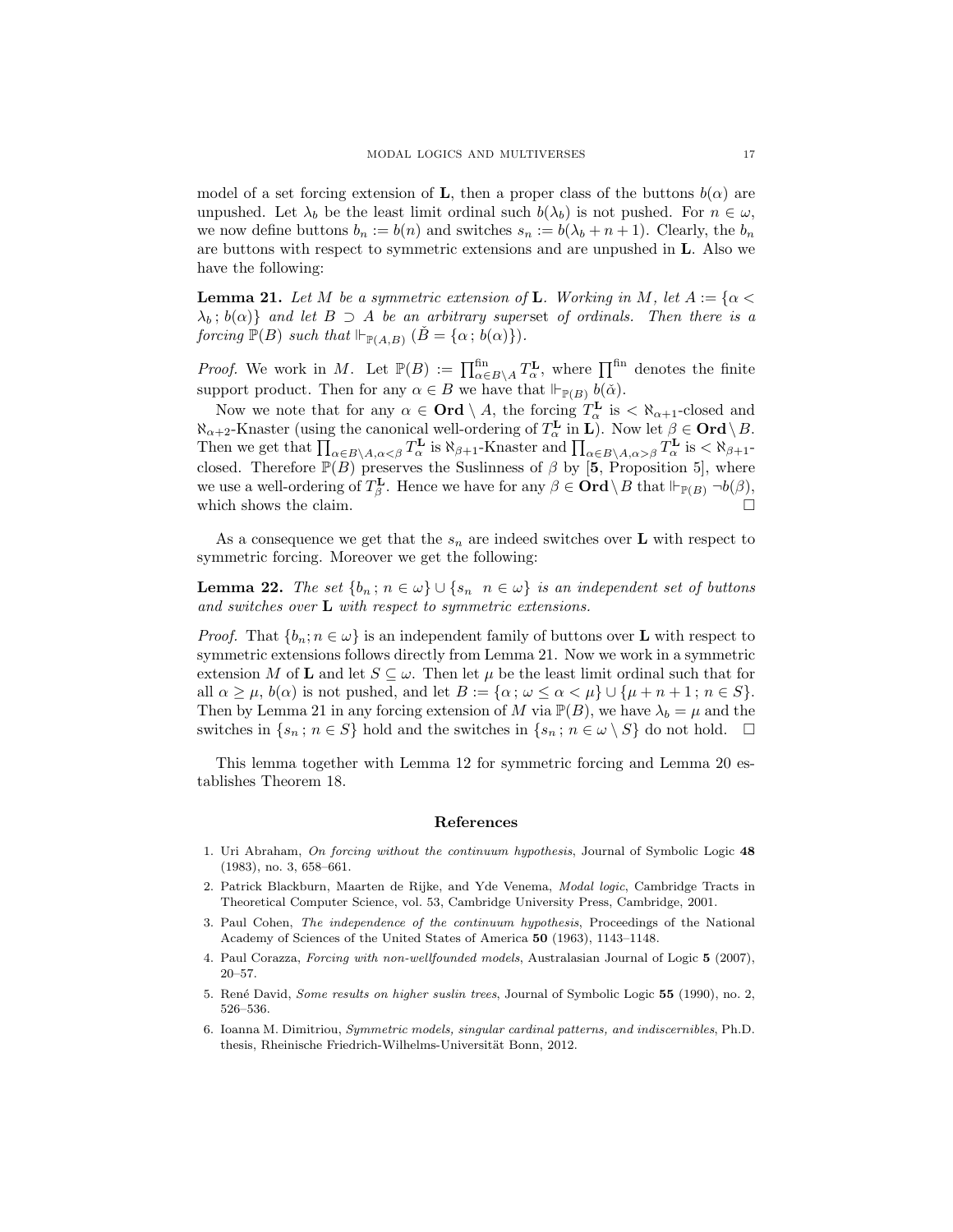- 7. Leo Esakia and Benedikt Löwe, Fatal Heyting algebras and forcing persistent sentences, Studia Logica 100 (2012), no. 1-2, 163–173.
- 8. Sy Friedman, Sakaé Fuchino, and Hiroshi Sakai, On the set-generic multiverse, 2012, Submitted.
- 9. Gunter Fuchs, Closed maximality principles: implications, separations and combinations, Journal of Symbolic Logic 73 (2008), no. 1, 276–308.
- 10. , Combined maximality principles up to large cardinals, Journal of Symbolic Logic 74 (2009), no. 3, 1015–1046.
- 11. Gunter Fuchs, Joel David Hamkins, and Jonas Reitz, Set-theoretic geology, Annals of Pure and Applied Logic 166 (2015), no. 4, 464–501.
- 12. Victoria Gitman and Joel David Hamkins, A natural model of the multiverse axioms, Notre Dame Journal of Formal Logic 51 (2010), no. 4, 475–484.
- 13. Valentin Goranko and Martin Otto, Model theory of modal logic, Handbook of Modal Logic (Patrick Blackburn, Johan F. A. K. van Benthem, and Frank Wolter, eds.), Studies in Logic and Practical Reasoning, vol. 3, Elsevier, 2007, pp. 249–330.
- 14. Serge Grigorieff, Intermediate submodels and generic extensions in set theory, Annals of Mathematics 101 (1975), no. 3, 447–490.
- 15. Joel David Hamkins, A simple maximality principle, Journal of Symbolic Logic 68 (2003), no. 2, 527–550.
- 16. , Some second order set theory, Logic and its applications. Proceedings of the Third Indian Conference, ICLA 2009, held in Chennai, January 7–11, 2009 (R. Ramanujam and Sundar Sarukkai, eds.), Lecture Notes in Computer Science, vol. 5378, Springer-Verlag, 2009, pp. 36–50.
- 17.  $\ldots$ , The set-theoretic multiverse, Review of Symbolic Logic 5 (2012), 416–449.
- 18. Joel David Hamkins, George Leibman, and Benedikt Löwe, Structural connections between a forcing class and its modal logic, Israel Journal of Mathematics (2015), in press.
- 19. Joel David Hamkins and Benedikt Löwe, The modal logic of forcing, Transactions of the American Mathematical Society 360 (2008), no. 4, 1793–1817.
- 20.  $\_\_\_\_\_\$ n, Moving up and down in the generic multiverse, Logic and Its Applications, 5th International Conference, ICLA 2013, Chennai, India, January 10-12, 2013, Proceedings (Kamal Lodaya, ed.), Lecture Notes in Computer Science, vol. 7750, Springer-Verlag, 2013, pp. 139– 147.
- 21. Joel David Hamkins and W. Hugh Woodin, The necessary maximality principle for c.c.c. forcing is equiconsistent with a weakly compact cardinal, Mathematical Logic Quarterly 51 (2005), no. 5, 493–498.
- 22. David Hilbert, Mathematische Probleme. Vortrag, gehalten auf dem internationalen Mathematiker-Kongreß zu Paris 1900, Nachrichten der Königlichen Gesellschaft der Wissenschaften zu Göttingen. Mathematisch-physikalische Klasse 3 (1900), 253–?297.
- 23. Tanmay C. Inamdar, On the modal logics of some set-theoretic constructions, Master's thesis, Universiteit van Amsterdam, 2013, ILLC Publications MoL-2013-07.
- 24. Tanmay C. Inamdar and Benedikt Löwe, The modal logic of inner models, submitted.
- 25. Thomas J. Jech, The axiom of choice, Studies in Logic and the Foundations of Mathematics, vol. 75, North-Holland, 1973.
- 26. Saul A. Kripke, A completeness theorem in modal logic, Journal of Symbolic Logic 24 (1959), 1–14.
- 27. Kenneth Kunen, Set theory. an introduction to independence proofs, Studies in Logic and the Foundations of Mathematics, vol. 102, North-Holland, 1980.
- 28. Richard Laver, Certain very large cardinals are not created in small forcing extensions, Annals of Pure and Applied Logic 149 (2007), no. 1–3, 1–6.